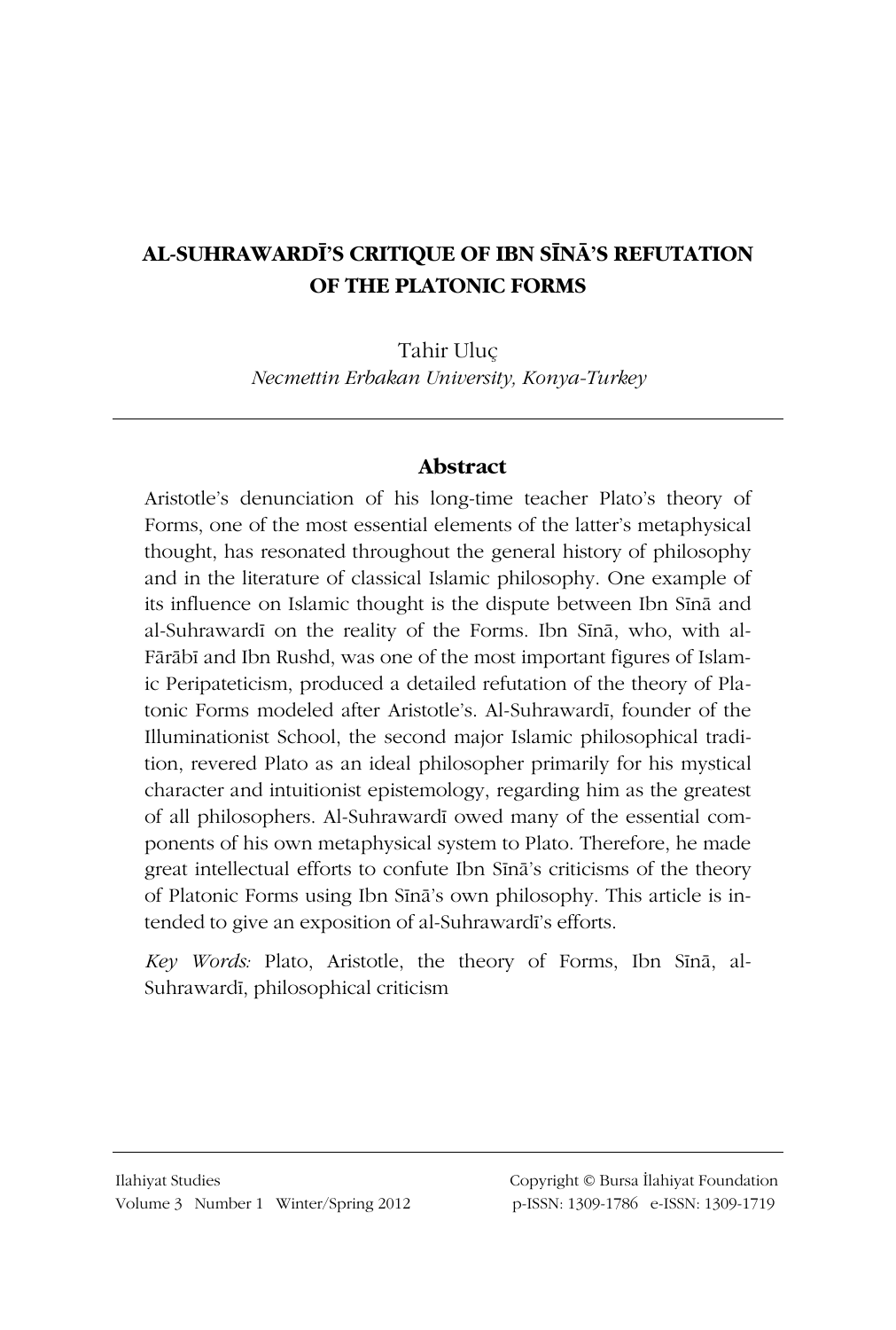#### **Introduction: A Historical Overview**

The dispute between Ibn Sīnā and al-Suhrawardī on the ontological nature of the Platonic Forms is intimately related to the problem of universals as it was first set forth by Plato and later criticized by his most important pupil and successor, Aristotle. A detailed account of Plato's concept of universals, which came to be known as the theory of Forms or Ideas, and of the subsequent critique and modification of this concept by Aristotle is beyond the scope of this paper. Therefore, in what follows, I shall describe the development of the theory in Ancient Greek thought and the objections raised against it in only enough detail to allow the reader to follow the arguments against and for it by Ibn Sinā and al-Suhrawardī, respectively.

Plato is the father of the question of universals; it is in his dialogues that we find the first arguments for the existence of universals and the first discussion of the difficulties they raise. Plato believed that universals must exist ontologically, to explain the nature of the world, and epistemologically, to explain the nature of our knowledge of it. In addition, he not only proposed a solution to this ontological and epistemological problem but also predicted the objections to his solution.<sup>1</sup>

The universals are employed to think about and refer to the qualities of individual objects and the relations among them. For instance, if we say of two or more objects that each is a table, or is square, or is brown, or is made of iron, we are saying that there is a property common to the objects that may be shared by many others and by which the objects may be classified into kinds. Such classification is not only useful for scientific and other purposes but also necessary because it allows us to experience anything as belonging to kinds. In other words, anything that we perceive is perceived as an object of certain kind, as having certain qualities, and as standing in certain relations to other objects. By extension, though every individual object is unique because it is numerically distinct, its features are general because they recur in other objects.

<sup>1</sup> A. David Woozley, "Universals," *The Encyclopedia of Philosophy* (ed. Paul Edwards; New York: Macmillan & The Free Press; London: Collier Macmillan, repr. 1972), VIII, 194.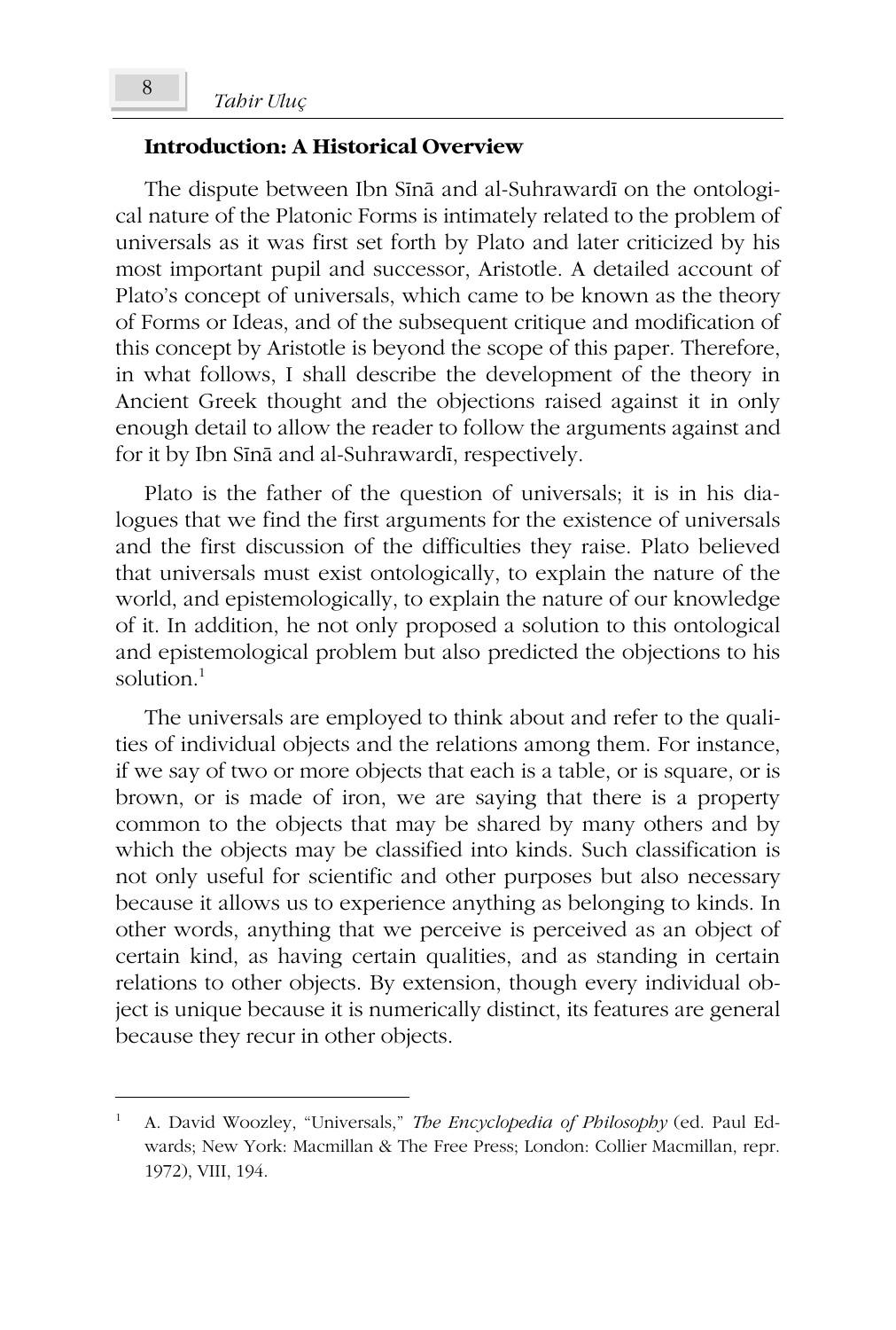There are several approaches and theories describing the nature of universals, including nominalism, resemblance theories, realism, and conceptualism; we, however, shall focus on the last two as the most relevant to our subject. In the history of philosophy, realist and conceptualist theories of universals are opposed because the former holds universals to be extramental and mind-independent, whereas the latter considers them to be mental and mind-dependent. For the realist, universals exist in themselves and would exist even if there were no minds to be aware of them. For the conceptualist, however, universals are purely mental; if there were no minds, there could be no universals.

The two principal versions of realism are those proposed by Plato and Aristotle. Plato is the first not only to have propounded a theory of universals but also to have noted the ontological and epistemological difficulties his theory created. Aristotle, adding new objections to Plato's critique of the theory, postulated his own distinctly different but still realist account. Though Plato and Aristotle were both realists because they granted to universals an existence independent of minds, they disagreed about the status and mode of existence they believed universals to have. Notably, Plato never regarded his theory as a final, fully elaborated, and perfect theory. On the contrary, he modified and refined it throughout his philosophical career. Thus, no one single work contains a full exposition of the theory; he treated it in his dialogues with varying degrees of detail. His theory was first outlined in the *Symposium*, explained fairly fully in the *Republic*, briefly defended in the *Timaeus*, mentioned with respect in the *Philebus*, treated in critical terms in the *Sophist*, and explicitly criticized in the *Parmenides*. 2

Putting aside the debates about the extent to which the views set forth as those of Socrates in the Platonic dialogues are actually Socrates' and the extent to which Plato used Socrates as the spokesman of his own views, it seems certain that Socrates is the first to have aroused Plato's interest in the question of universals. Additionally, while Socrates did not explicitly hold a theory of universals in the Platonic sense of the term, a point confirmed by Aristotle,<sup>3</sup> Plato

<sup>2</sup> Gilbert Ryle, "Plato," *The Encyclopedia of Philosophy*, VI, 320-321.

<sup>3</sup> For more information on Aristotle's views about Socrates' role in the origin of the theory, see Gail Fine, *On Ideas: Aristotle's Criticism of Plato's Theory of Forms* (Oxford: Clarendon Press, 2004), 44 ff.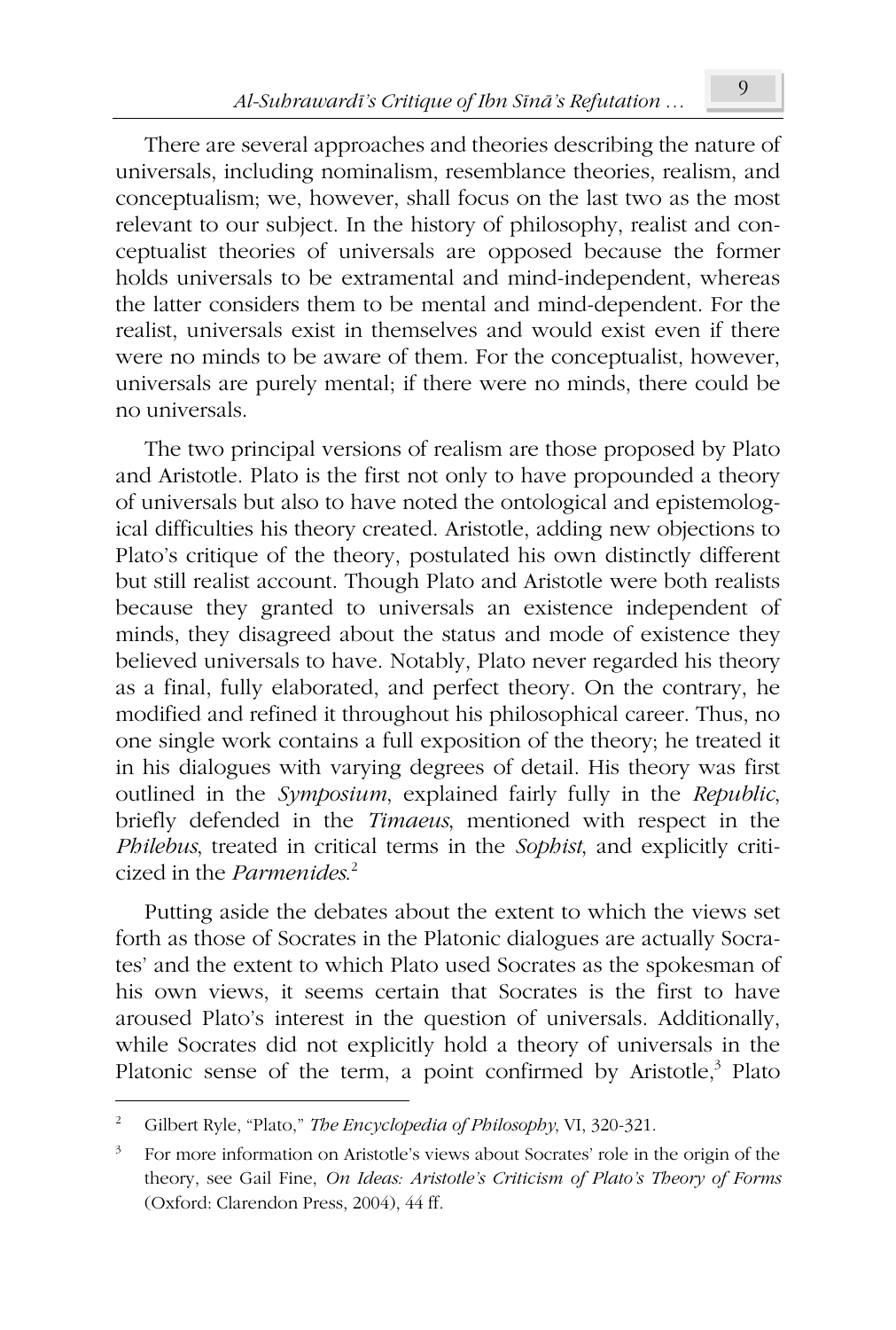maintained that the philosophical questions Socrates addressed could only be answered through such a theory.

Socrates was primarily concerned with the human virtues, and his aim was to reach a satisfactory definition of the virtue under discussion. He questioned the definitions of beauty, courage, piety, justice, and even virtue. He rejected the definitions offered because he believed that they were too narrow or too wide, but especially because they gave instances of the virtue instead of its essential definition. In other words, Socrates sought the one form that all instances of the virtue had and of which they were the instances. The matters about which Socrates asked questions were limited because his philosophical concerns were chiefly ethical. Plato expanded Socrates' theories and maintained that there must be an essence common to all things of a given kind that would apply not only to abstract virtues, such as justice and courage, but also to natural objects, such as trees, and to artifacts, such as beds and tables.

As mentioned above, Plato himself was the first to recognize the limitations of his theory, the most important of which is suggested by the following question: What type of relationship exists between the universal form and its particular manifestations, and what is the ontological nature of the universal itself? To answer this question, he developed the doctrine known as the Theory of Forms, according to which each universal is a single substance or Form, existing timelessly and independently of any of its particulars and apprehended not by sense but by intellect. The considerations that led Plato to propound such a theory can be summarized as two interrelated concerns: epistemological and metaphysical.

(1) Epistemologically, if knowledge of things is possible in the real sense of the term, this knowledge must be of what is permanent and unchanging. Nevertheless, the physical world falls short of this requirement because all objects in the physical world undergo constant change. This is known as the Heraclitean doctrine of constant flux, which Plato himself acknowledged. To address this condition, he introduced a counterpart of the physical world: a supersensible realm of unchanging stability. He proposed that only with such a realm does knowledge become possible. This realm is the realm of the Forms.<sup>4</sup>

<sup>4</sup> Bertrand Russell, *History of Western Philosophy* (London: Routledge, 1996), 136.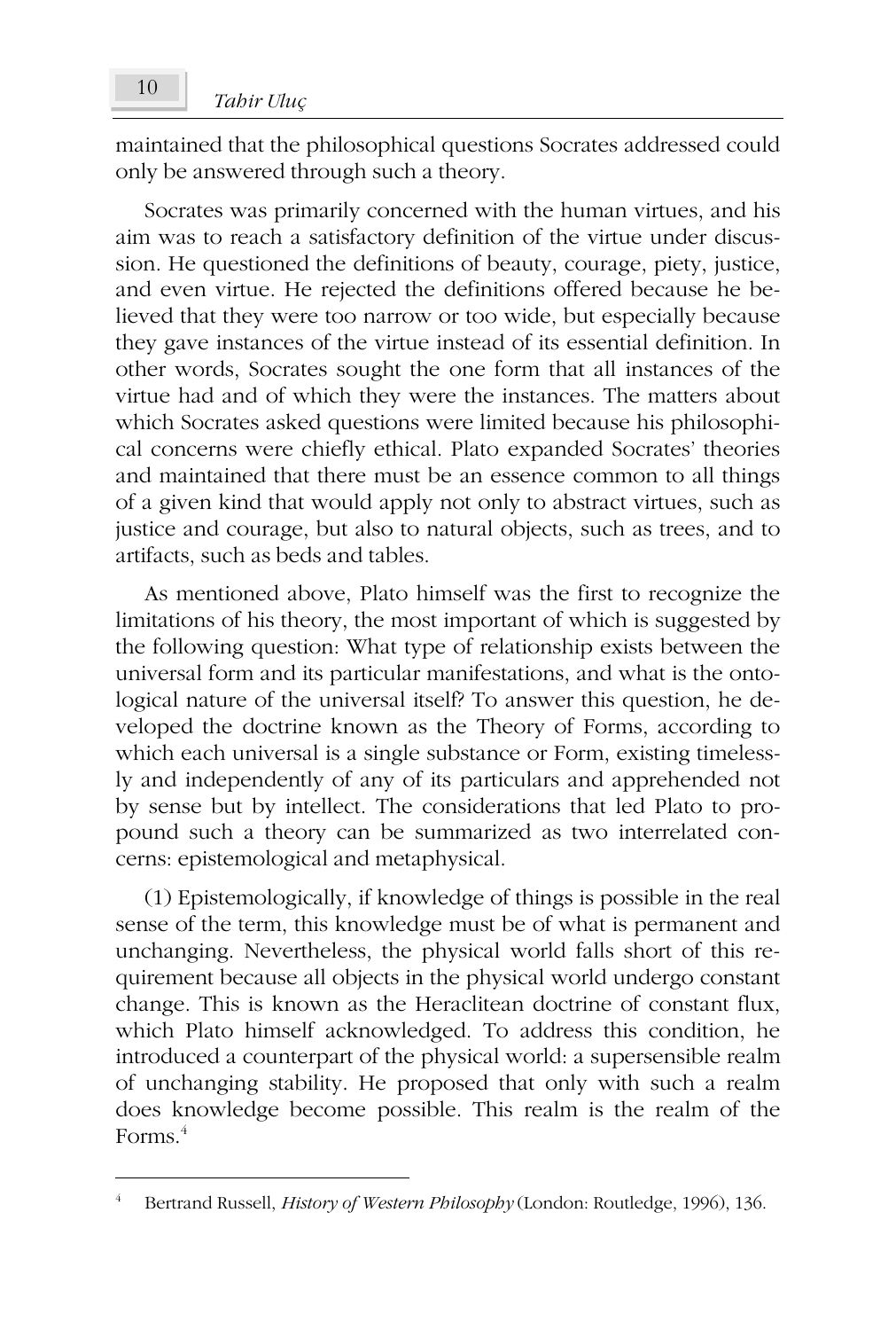(2) Ontologically, there are many things, yet they are all, in some sense, iterations of the same thing. From this manifest fact of recurrence, Plato derives the conclusion that there are universals apart from and prior to particulars.<sup>5</sup> Thus, it is the Form of the particulars or instances of any certain kind that confers upon them their existence.

Plato's vision of universals as substantial Forms gave rise to a depressing question from both a logical and ontological standpoint. If, for example, the Form of Beauty is not only the perfect pattern of beautiful particulars but is also itself perfectly beautiful, two problems arise: First, there is a clear contradiction because the Form of Beauty in this case is both individual and held to be universal. Second, as Plato realized in the *Parmenides* and as Aristotle repeated, if a Form stands to its particulars as "one over many," and if the Form is an ideal pattern of which the particulars are imperfect copies, an infinite regress is created that is known as the third man argument. This argument can be stated as follows: if the Form is to be predicable of itself and of its particulars, the Form shall require another Form to be beautiful. The second Form of Beauty will be self-predicable and thus call into being a third Form, a fourth, and so on, *ad infinitum*. 6

As mentioned above, Aristotle is the second, after Plato himself, to have challenged Plato's theory of universals. Aristotle, as opposed to his teacher, proposes that the only true substances are individual objects, such as Socrates and this table. Therefore, universals are not substances existing independently of particulars; on the contrary, they exist only as common elements in particulars.

 Aristotle raised a number of objections to Plato's theory, but three of them are of special interest to us because Ibn Sīnā reproduces them, especially the first two, in his own critique of the theory:

(1) The aforementioned infinite regress argument, or third man argument, which he took from Plato.

(2) Duplication of the Forms: Aristotle asserts that by conceiving of the Forms as separate substances, Plato introduced an unnecessary and unhelpful duplication. Aristotle claims that this duplication does not solve the problem of the nature of a set of entities because postu-

<sup>5</sup> John C. Bigelow, "Universals," *Routledge Encyclopedia of Philosophy* (ed. Edward Craig; London & New York: Routledge, 1998), IX, 541.

<sup>6</sup> Russell, *History of Western Philosophy,* 142-143.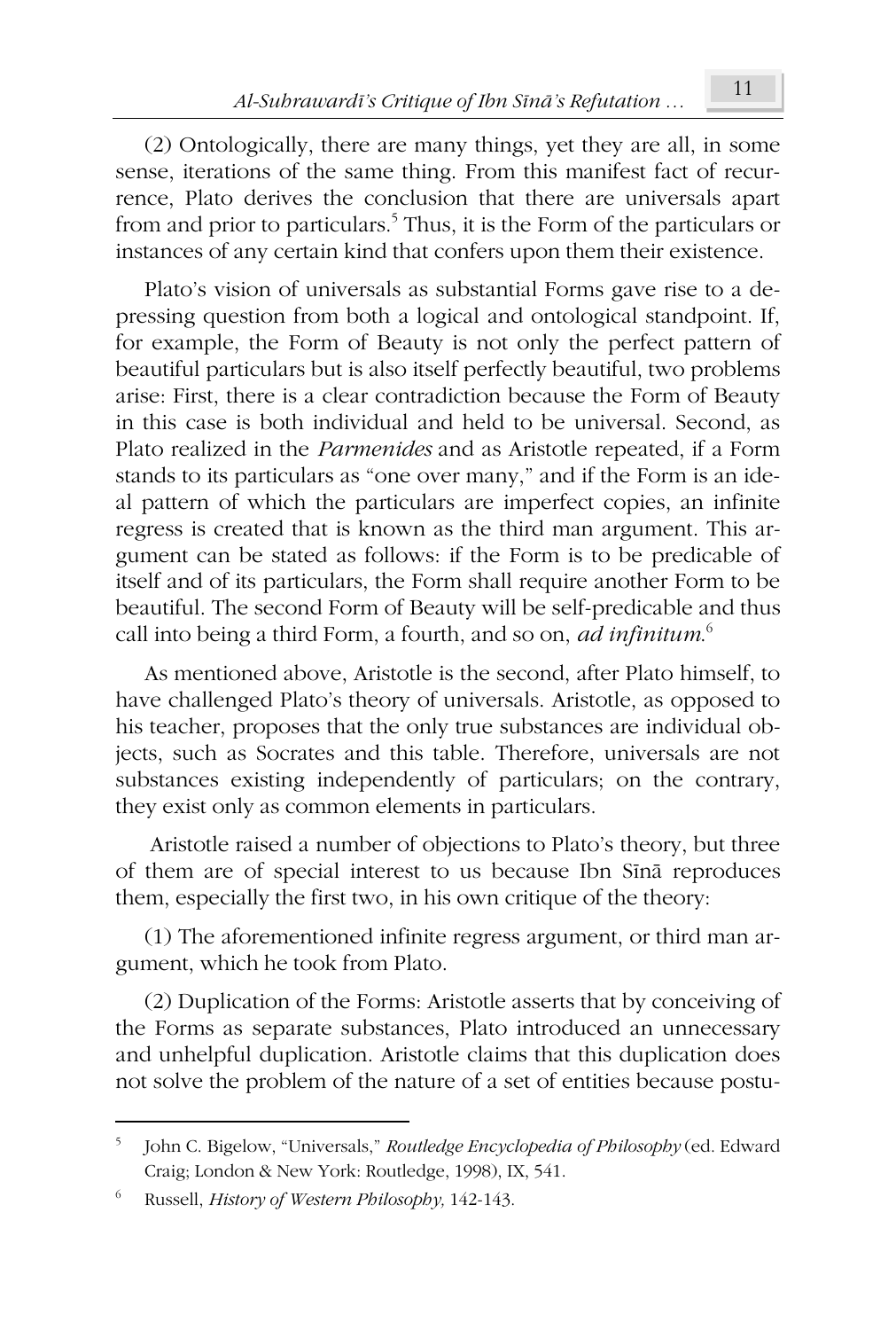lating a second and better set merely repeats this problem at a different level. In short, the problem that holds true of the particulars also holds true of the Forms.

(3) Confusion of the categories of substance and property: Substances are individuals and *possess* properties, but they cannot *be* properties. Plato, however, treated a Form both as an individual substance and as a property by saying that, for example, Beauty is a Beautiful. $<sup>7</sup>$ </sup>

#### 1. Ibn S**ina**'s Critique of the Platonic Forms

Ibn Sina treats the theory of the Forms in two chapters of his *al-ShifÃý*. In the first chapter, he provides an exposition of two different versions of the theory and an account of its rise in the history of thought from his own perspective. In the second chapter, he critiques and denounces the theory. The philosopher describes the theory of Forms as a result of the confusion that, according to him, occurred during the period in which the philosophical mind proceeded from physics to metaphysics. In moving from sensibles to intelligibles, i.e., from sensible particulars to intelligible universals, the ancient philosophers identified two types of form: (1) the sensible, corruptible form resting in the particulars and (2) the intelligible, eternal, unchanging, immaterial form. As Ibn Sīnā describes it, these philosophers claimed for the immaterial form an existence distinct and independent of the sensible particulars, naming them "ideal entities (*mith* $\bar{\bar{a}}$ *Ii*)." According to this philosophy, our rational perception of the sensibles depends upon their immaterial forms because the intelligibles are unchanging and incorruptible, and the sensibles are changing and corruptible. Ibn Sīnā claims that Socrates and Plato adopted an extreme version of this doctrine.<sup>8</sup>

Ibn Sina also discusses another version of the theory of Forms that posits mathematical entities as the principle of physical beings. This version is distinct from the Pythagorean theory, he says, because the Pythagoreans do not believe numbers to be immaterial, though they view them as the principle of things. The philosophers who adopt

 $\overline{\phantom{a}}$ 

<sup>7</sup> For a detailed analysis of Aristotle's criticisms of the theory, see Fine, *On Ideas*.

<sup>8</sup> Ibn Sīnā, Abū 'Alī al-Ḥusayn ibn 'Abd Allāh ibn 'Alī, *Kitâbu'ş-Şifâ: Metafizik* [=*KitÃb al-ShifÃý: al-IlÃhiyyÃt*] (translated into Turkish, with the original text, by Ekrem Demirli & Ömer Türker; Istanbul: Litera Yayıncılık, 2005), II, 55-56.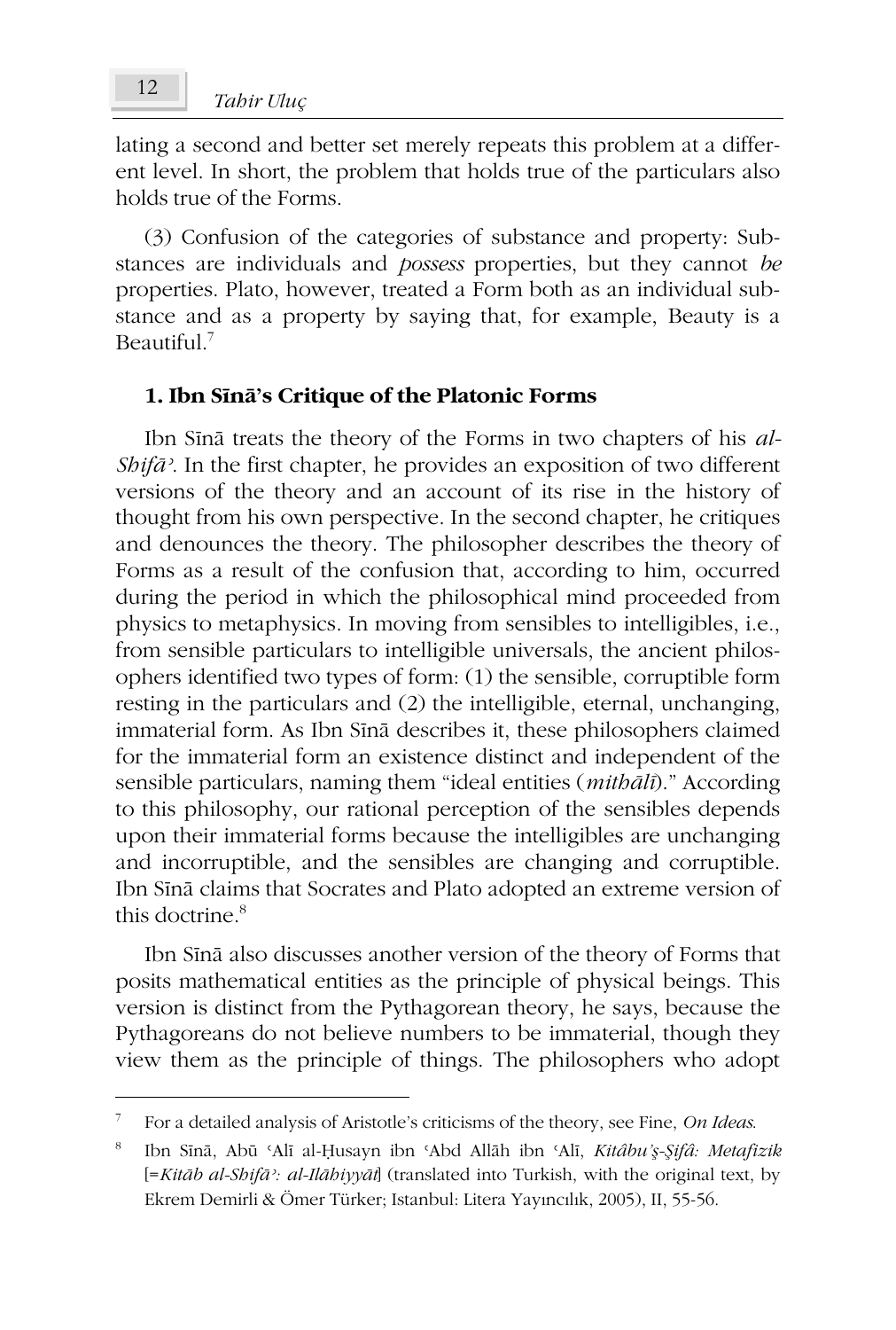this version of the theory of Forms, Ibn Sīnā reports, claim that it is not the Forms but their principles that are immaterial and that these principles are mathematical entities. In contrast, Plato ranks mathematical entities between Forms and physical things. The opposing claim relies on the notion that entities that are immaterial in the mind must also be immaterial in the concrete and *vice-versa*. The physical things come into existence as a result of mathematical entities attaching to matter. It follows that mathematical entities are immaterial in essence, though they are not so insofar as they are attached to matter.<sup>9</sup>

Those philosophers who assert that the principles of physical things are mathematical entities and believe that these entities are intelligible and immaterial formulate their argument as follows: If the physical things are abstracted from matter, nothing is left over but mathematical entities, such as dimension, shape, and number. It is impossible for the principle of a material thing to be material. It ensues that the principle of physical things is mathematical entities.<sup>10</sup>

Ibn Sīnā discards the notion that the Forms or the mathematical entities are immaterial and function as the ontological principles of physical things. In other words, he discards the theory of Forms in brief, identifying what he believes are the errors that underlie the theory in five headings, of which only the first two concern us in this exposition. The first error is the misconception that those forms and mathematical entities that are abstract in the mind are also abstract in reality.<sup>11</sup> The second error is based on a misunderstanding of the concept of unity or identity. The exponents of the theory of Forms, argues Ibn Sīnā, mistook the statement, "The form in the individuals of a species is one" to mean that the form in question is numerically or individually one and resting in all individuals practically. What is, in fact, meant by this word, argues Ibn Sina, is that the forms are numerically many, but they are one in terms of species and nature.<sup>12</sup>

After giving an account of Ibn Sina's general approach to the theory of Forms, we can proceed to address his objections to the theory. We can reduce these criticisms to three. The first two address the

- 11 *Ibid.*, 59.
- 12 *Ibid.*, 60.

<sup>9</sup> *Ibid.*, 56.

<sup>10</sup> *Ibid.*, 57.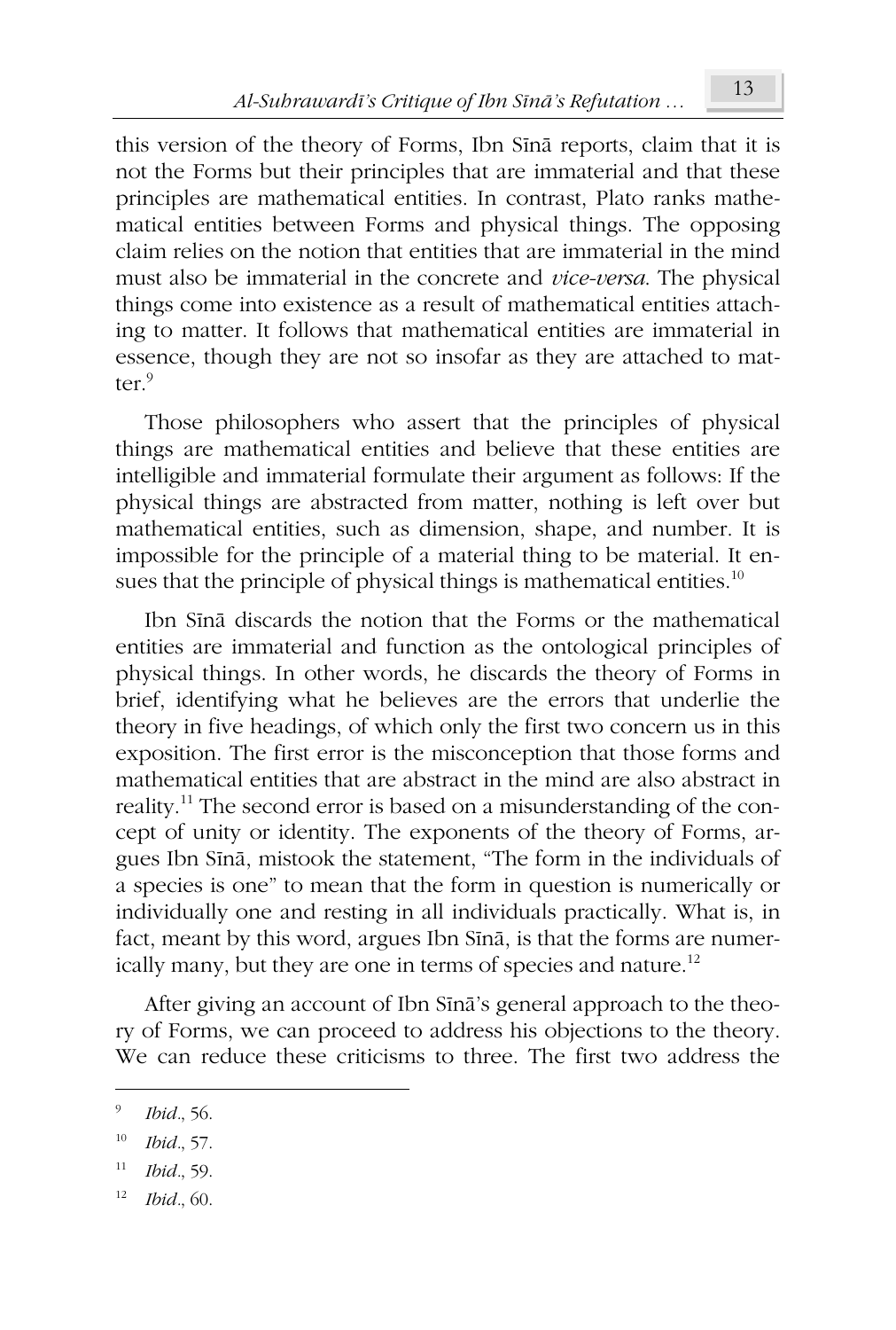# *Tahir Uluç* <sup>14</sup>

version of the immaterial Forms and the last addresses that of the mathematical entities. In his first criticism, Ibn Sina argues that there are no forms other than and distinct from those resting in the sensible particulars. In other words, there are no such things as immaterial Forms or Ideas. In his demonstration of this argument, he tries to establish why it is necessary for those forms to rest in the sensible particulars and goes on to argue for the impossibility of the existence of the immaterial forms. The philosopher demonstrates the first point through the following *reductio ad absurdum* argument: We gain knowledge of the forms from the particulars. If the forms were not to exist in the particulars, we could not perceive them through the senses, imagination, or reason. We, however, do perceive the forms of the particulars through all three media. It follows that the forms exist in the particulars.<sup>13</sup> It should be noted that this argument relies on Aristotle's first and second critiques of the theory as described in the introduction.

To demonstrate his second argument, Ibn Sina concedes the existence of the immaterial forms and then asks, "Is the definition and nature of the immaterial forms the same as that of the sensible forms, or is it different?" If the latter is taken to be the case. Ibn Sina notes, the immaterial forms would be different from the sensible forms and would therefore require a new argument to establish their existence. Furthermore, until they are proven to exist, any speculations about their eternity and immateriality would be futile and ungrounded. $^{14}$ 

If the definition and nature of the immaterial and sensible forms is the same, then either the presence of the forms in the particulars is required by the nature of the latter, or the former are attached to the latter by an external cause. In the first case, it is impossible for a form that is abstracted from the particulars, i.e., an immaterial form, to exist, for a thing resting in another thing cannot, by its nature, be separate from it. In the second case, if the immaterial forms occur to the particulars not because of the nature of the latter but because the former are attached to the latter by an external cause and the nature of the latter does not prevent this, the immaterial forms can be material and the material particulars can be immaterial. However, this is contrary to the very theory of Forms, which posits the immaterial

<sup>13</sup> *Ibid.*, 62.

<sup>14</sup> *Ibid.*, 62-63.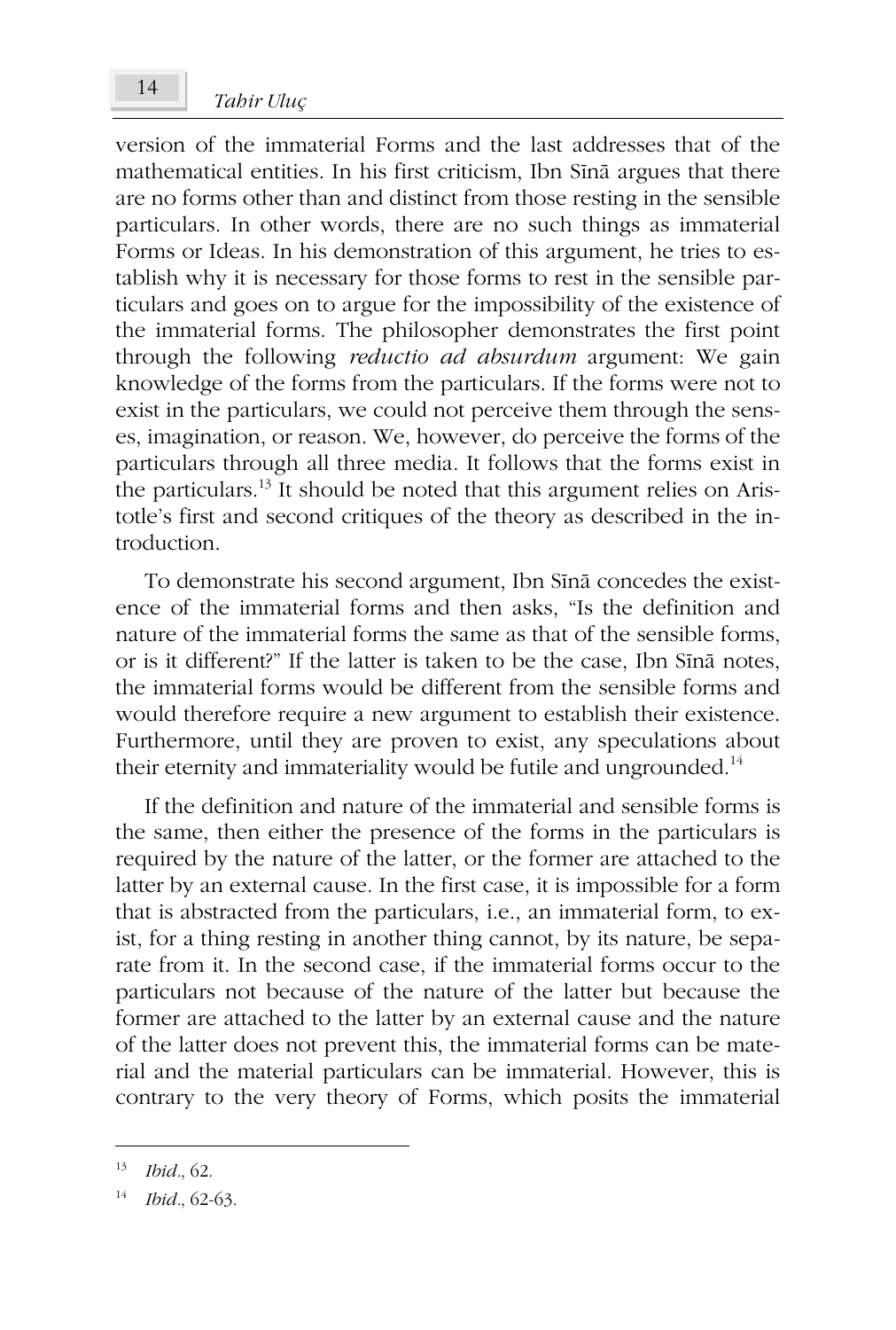forms as transcending the material particulars.<sup>15</sup>

To summarize, if the species' forms inhere in the particulars by the nature of the latter, it is impossible for the immaterial forms to exist because it is impossible for a thing to be separate from a thing to which it is inherent. If, however, the former are attached to the latter by an external cause, the immaterial forms could not be immaterial because they attach to the material. It follows that it would be impossible for the immaterial forms to exist in either case.

In the second argument, Ibn Sina invokes to establish the falsity of the theory of Forms, he contends that if the immaterial and sensible forms are assumed to partake of a common definition and nature, the particulars in which the forms rest either need the immaterial forms or do not need them. If their existence does inherently depend on them, the immaterial forms that are needed will need other forms to exist because it has been agreed that the sensible and immaterial forms share the same nature. This would induce a recess *ad infinitum*, which is false. Thus, it is impossible that the immaterial forms exist.<sup>16</sup>

If the particulars, however, need the immaterial forms not by nature but because of an accident that attaches to them, and if they do not need them when the accident in question fails to attach and therefore do not entail the existence of the immaterial forms, it will result that an accident attaching to a thing might be the cause of that thing which is prior to and independent from it, a case that is impossible. If, instead, the immaterial forms cause the existence of the particulars through the accident in question, this is contradictory, for the accident would be the cause of the sensible form but not that of the immaterial form, though they share the same nature.<sup>17</sup>

However, if the particulars do not need the immaterial forms, the latter are not the cause and principle of the former. The latter in this case are inferior to the former, for the former act as the object of influence and actions, while the latter do not. For example, an abstract human form is incomparable to a living, actual human being.<sup>18</sup>

16 *Ibid.*

- 17 *Ibid.*
- 18 *Ibid.*

<sup>15</sup> *Ibid.*, 63.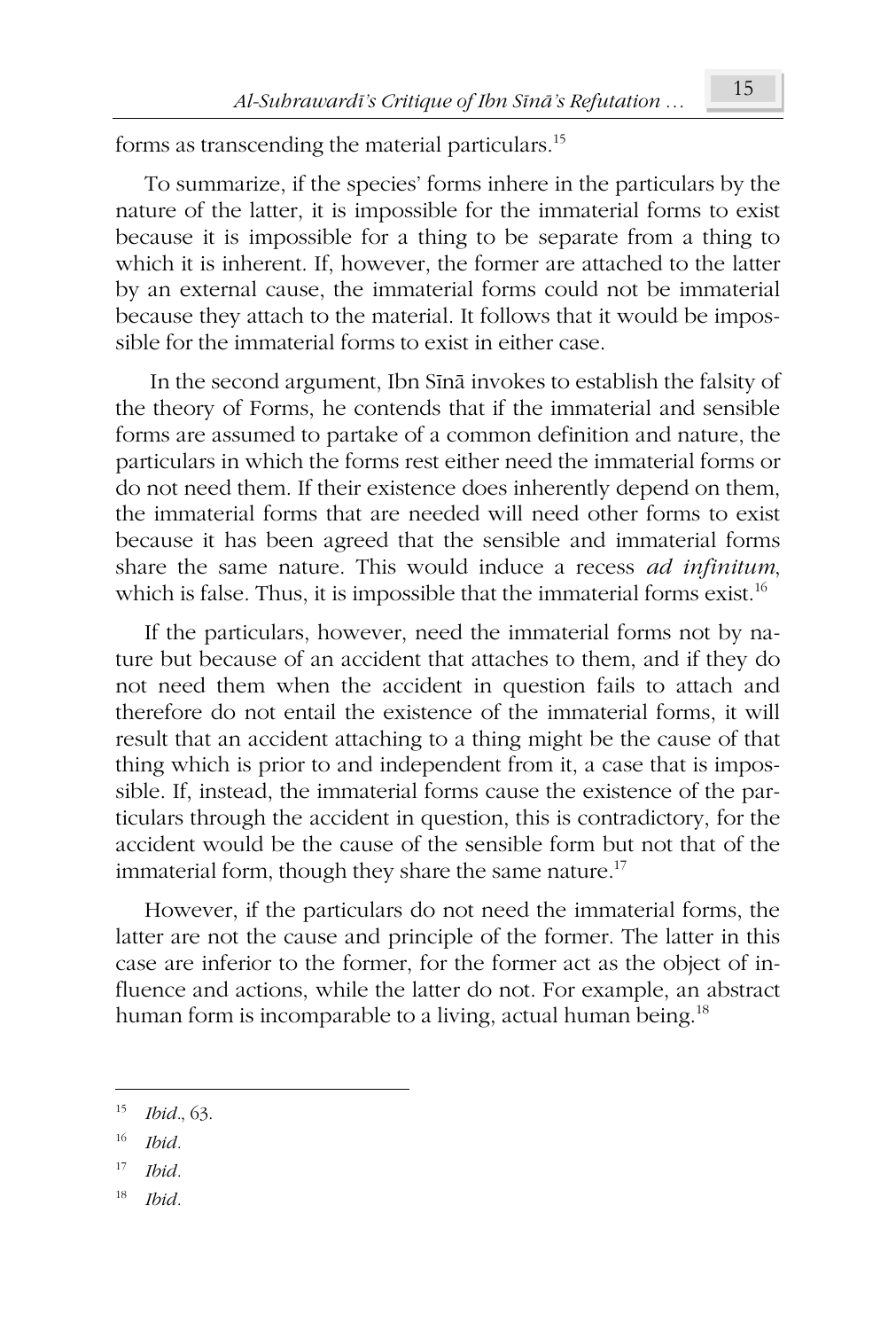# *Tahir Uluç* <sup>16</sup>

The third criticism Ibn Sīnā levels at the theory of Forms is concerned with the version of the theory, discussed above, that holds the principles of physical things to be mathematical entities. The philosopher's critique of this version comprises two parts. In the first, he rejects the notion, as he does when establishing his hylomorphist theory of physics, that point exists independently of line, line of surface, and surface of natural body. Of most significance in this exposition, however, is his criticism of the doctrine that posits numbers to be the principles of natural things. Ibn Sīnā asserts that if numbers were the principles of natural things, the distinction amongst species would rely on characteristics of lessness and moreness. In this case, the difference between a man and a horse would be reduced to the former being more than the latter. However, because less is perforce involved in more, the horse would be involved in the man, which is obviously false.<sup>19</sup>

### **2. Al-Suhrawardī's Critique of Ibn Sīnā's Arguments**

Before proceeding to the exposition of the answers al-Suhraward gives to Ibn Sīnā's criticisms of the theory of Forms, it is necessary to clarify the reason al-Suhrawardī defends this theory and to provide a context for his understanding of it. Al-Suhrawardī believes that the celestial and elemental beings emanate from immaterial lights. These lights are their species forms or "the lords/masters of icons/idols," as he calls them.<sup>20</sup> This belief is but an expression of Plato's theory of Forms.<sup>21</sup> Al-Suhrawardī identifies his concept of the world of lights with Plato's world of Forms by relating that Plato saw the world of lights in one of his mystical visions.<sup>22</sup> Thus, al-Suhrawardī would naturally defend the theory of Forms against Ibn Sīnā's criticisms.<sup>23</sup>

<sup>19</sup> *Ibid.*, 64.

<sup>&</sup>lt;sup>20</sup> Abū l-Futūḥ Shihāb al-Dīn Yaḥyā ibn Ḥabash al-Suhrawardī, *Ḥikmat al-ishrāq*, in idem., *Majmáþa-yi MuĮannafÃt-i Shaykh-i IshrÃq* (vol. II, ed. Henry Corbin; Tehran: Pizhūhishgāh-i 'Ulūm-i Insānī wa-Muṭāla'āt-i Farhangī, 1373 HS [1993]), 143.

<sup>&</sup>lt;sup>21</sup> See *Ibid.*, 159-160; idem., *Kitāb al-talwīḥāt al-lawḥiyya wa-l-arshiyya*, in idem., *Majmáþa-yi MuĮannafÃt-i Shaykh-i IshrÃq* (vol. I, ed. Henry Corbin; Tehran: Pizhūhishgāh-i 'Ulūm-i Insānī wa-Muṭāla'āt-i Farhangī, 1373 HS [1993]), 68.

<sup>&</sup>lt;sup>22</sup> Al-Suhrawardī, *Hikmat al-Ishrāq*, 155-156, 162, 255. See also Rifat Okudan, *İşrak Filozofu Sühreverdî Maktûl ve Eserlerindeki Üslup ve BelaÍat* [*al-SuhrawardÑ al-*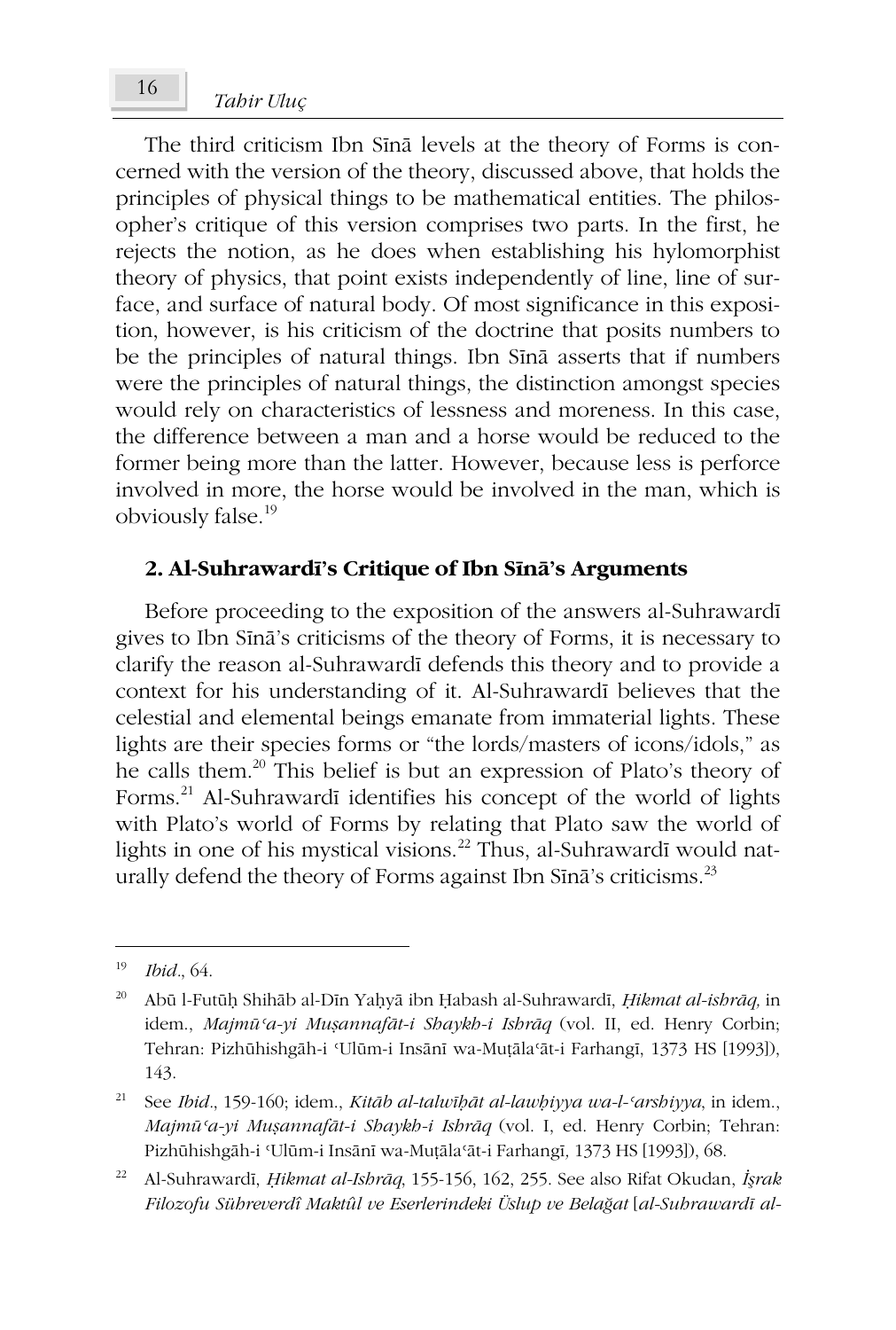Though he tries to confute Ibn Sīnā's criticisms, al-Suhrawardī clarifies that the world of lights is not demonstrated by rational proofs; rather, one can only obtain knowledge of its existence and nature by shedding one's body and soaring to that world to behold it firsthand.<sup>24</sup> To emphasize the epistemological value of the spiritual vision and that of the science of light, or the Philosophy of Illumination built on that vision, he compares the vision in question to astronomical observations and the knowledge of lights to the science of  $astronomy<sup>25</sup>$  Al-Suhrawardī believes that, in the end, both sciences depend on the observations of a few people and notes that, in astronomical matters, the Peripatetics rely on the observations of Ptolemy and that Aristotle relies almost solely on the observations of the Babylonians.<sup>26</sup> Al-Suhrawardī further claims that the science of lights is even more reliable than astronomy because its practitioners are pillars of wisdom and prophecy.<sup>27</sup> Thus, for al-Suhrawardi, the theory of Forms is the outcome of a direct vision of Forms and not the result of a confusion that took place during the mind's movement from the particulars to the universals, as Ibn Sīnā claims.

Nevertheless, al-Suhrawardī attempts to produce rational proofs to establish the existence of the lords/masters of icons/idols, or Forms.

*Maqtál, The Philosopher of Illumination, and His Style and Rhetoric in His Writings*] (PhD dissertation; Isparta: Süleyman Demirel University, 2001), 111.

- For a detailed analysis of al-Suhrawardī's plan of emanation in relation to his doctrine of the lords/masters of idols/icons, see John Walbridge, "The Background to Mullā Şadrā's Doctrine of the Platonic Forms," in *Mulla Sadra and Transcendent Philosophy: Islam-West Philosophical Dialogue – The Papers pre*sented at the World Congress on Mulla Sadra (May 1999, Tehran) – (Tehran: Sadra Islamic Philosophy Research Institute [SIPRIn], 2001), II, 155 ff.; İsmail Erdoğan, "Platon'un İdeler'ine Bazı İslam Düşünürlerince Yapılan Atıf ve Değerlendirmeler [Some Muslim Thinkers' References to and Assessments of Plato's Ideas]," *Bilimname* IV/1 (2004), 36 ff.; idem., "İşraki Düşüncede Türlerin Efendileri Meselesi [The Lords of Species in Ishrāqī Thought]," *Dinî Araştırmalar* [*Religious Studies*] VIII/23 (2005), 139 ff.
- <sup>24</sup> Al-Suhrawardī, *Hikmat al-ishrāq*, 13, 161-162; idem., *al-Mashāri<sup>c</sup> wa-lmuİaraĜÃt*, in idem., *MajmáþÃ-yi MuĮannafÃt-i Shaykh-i IshrÃq*, I, 460; idem., *al-MuqÃwamÃt*, in idem., *MajmáþÃ-yi MuĮannafÃt-i Shaykh-i IshrÃq*, I, 190.
- <sup>25</sup> Al-Suhrawardī, *Hikmat al-ishrāq*, 13.
- <sup>26</sup> Al-Suhrawardī, *al-Mashāri*<sup>*c*</sup>, 460.

 $\overline{a}$ 

<sup>27</sup> Al-Suhrawardī, *Hikmat al-ishrāq*, 156.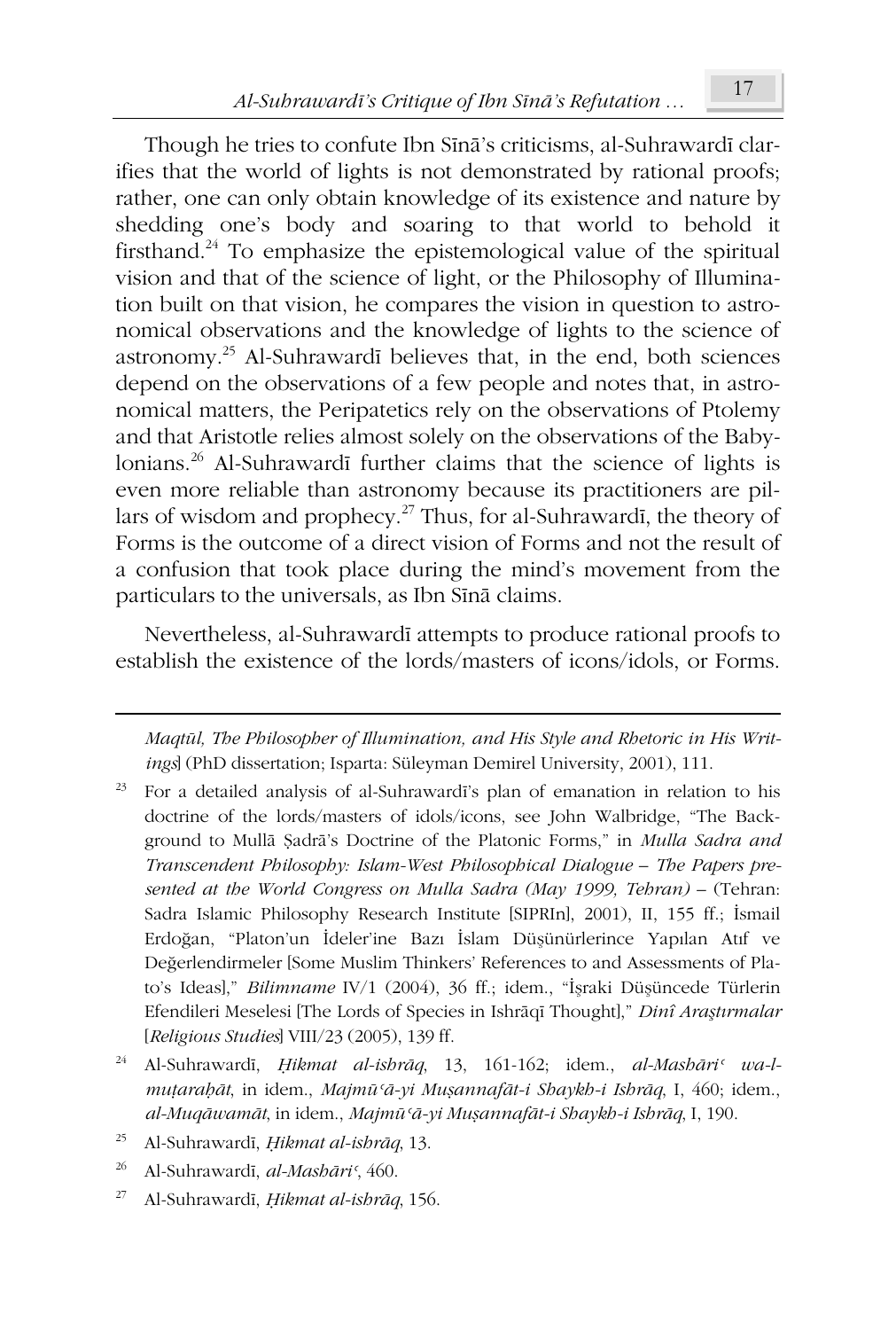To achieve this, he identifies the agent that supervises and conducts activities vital to the human body, such as growth and nutrition. For him, it is impossible for these activities to be carried out by the rational soul because they typically occur without the knowledge and cognizance of the rational soul. Thus, these activities must be conducted by the self-subsistent and self-emanating lord of the species. The philosopher asserts that other natural phenomena also occur through the agency of the lords of icons. For example, the attraction of oil to fire occurs through the agency of the lord of the icon responsible for fire and not because of the absence of a vacuum between the two or the attractive power of fire. $^{28}$ 

Al-Suhrawardī's second argument for the reality of the Forms is built upon a theory that he refers to as the "superior contingency principle."<sup>29</sup> This theory establishes the hierarchical nature of the emanation of beings from the Light of Light within the context of the Illuminative cosmology. Al-Suhrawardī envisions that the most proximate light emanates directly from the Light of Lights, followed by other vertical lights. These emanate from one the other, and from them originate the lords/masters of icons/idols. From these emanate the bodies and souls of the celestial and elemental beings. Therefore, if the elemental beings of the lowest rank exist, the masters of the idols that are situated above them, i.e., the Forms, must have come into existence before them  $30$ 

The existence of the Forms in this argument relies on the necessity of the hierarchy of emanation. To establish this necessity, or, in other words, to demonstrate the superior contingency principle, al-Suhrawardī presents the following argument: "If a contingent being of lower rank in the hierarchy has come into existence, the contingent being that is ranked higher must have come into existence before it. Thus, if the Light of Lights were to cause, through His aspect of unity, the dark barrier [i.e., the body] that is ranked lowest in the

<sup>&</sup>lt;sup>28</sup> Al-Suhrawardī, *al-Mashāri*<sup>*c*</sup>, 459-460.

<sup>&</sup>lt;sup>29</sup> For further information on the theory, see Ghulām-Ḥusayn Ibrāhīmī Dīnānī, *QawÃþid-i KullÑ-yi FalsafÑ dar Falsafa-i IslÃPÑ* (Tehran: PizháhishgÃh-i þUlám-i Insānī wa-Muṭālaʿāt-i Farhangī, 1381 HS [2001]), I, 33 ff.

<sup>&</sup>lt;sup>30</sup> Al-Suhrawardī, *Hikmat al-ishrāq*, 143. See also Eyüp Bekiryazıcı, *Şihâbeddin Sühreverdî'nin Felsefesinde Ontoloji Problemi* [*The Ontology Problem in the Philosophy of ShihÃb al-DÑn al-SuhrawardÑ*] (PhD dissertation; Erzurum: Atatürk University, 2005), 86.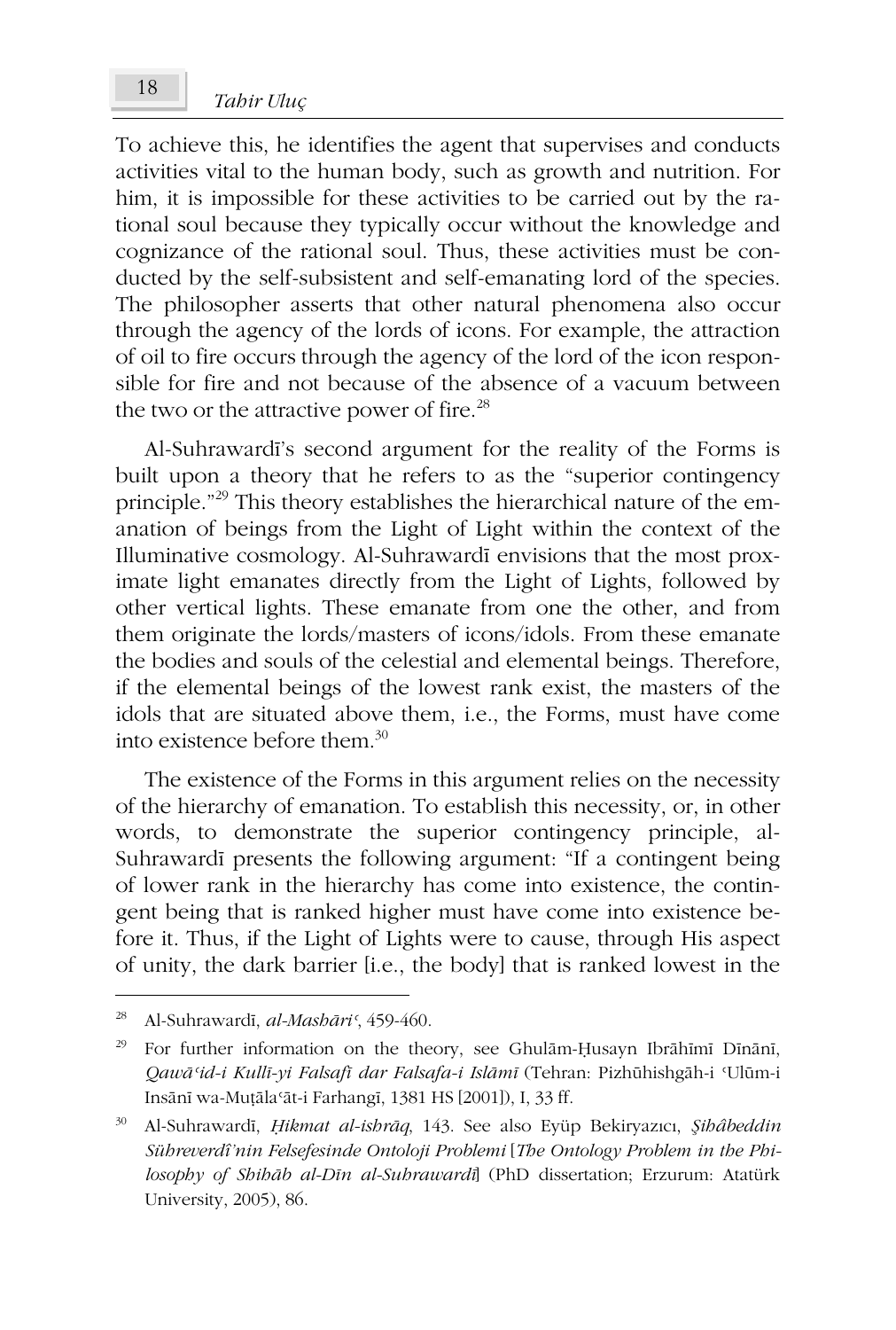hierarchy, there would remain no aspect to cause a being ranked higher. If that higher being were assumed to have come into existence, it would imply that an aspect higher than the Light of Lights caused it, which is impossible."<sup>31</sup>

This aspect of al-Suhrawardī's argument appears to be flawed by circularity because the philosopher takes for granted that the aspect in the Light of Lights that causes light is higher than that which causes the body. This claim, however, has not yet been established and is not an obvious truth. In other words, the claim that light precedes the body in the hierarchy of emanation is being demonstrated by treating the same claim as an established truth.

Al-Suhrawardī begins his refutation of Ibn Sīnā's criticisms of the theory of Forms with an exposition of the theory. He first establishes that the exponents of the theory do not understand the Forms in the terms set forth by Ibn Sīnā. As mentioned above, Ibn Sīnā claimed that the second error underlying the rise of the theory of Forms originated in its proponents' misunderstanding of the concept of unity.<sup>32</sup> To counter this claim, al-Suhrawardi declares that the exponents of the theory, whom he praises with titles like "the great people" and "the people of power and insight," do not claim that there is an immaterial intellect responsible for humanity, i.e., a lord of the human icon, that designates the universal form of humanity, as understood by the Peripatetics, and rests in many people. Rather, knowing that that which is numerically one cannot possibly exist in those that are numerically many, they clarify that the lord of the icon for human beings is immaterial and distinct/independent from the human particulars. In addition, al-Suhrawardī goes on to relate, the theory's proponents acknowledge that the universals are purely mental and have no concrete reality.<sup>33</sup>

The following question should then be posed: If the Ideas are the universal forms of the things, and if the Ancient philosophers admit the universals to be purely mental entities, does it not follow that the Peripatetic claim that there are no species forms except those resting in the sensible particulars is true and that the theory of Forms is therefore proved false? For al-Suhrawardi, no such result ensues because

<sup>&</sup>lt;sup>31</sup> Al-Suhrawardī, *Hikmat al-ishrāq*, 154.

<sup>&</sup>lt;sup>32</sup> Ibn Sīnā, *Kitâbu'ş*-Şifâ: Metafizik, II, 60.

<sup>33</sup> Al-Suhrawardī, *Hikmat al-ishrāq*, 158-160.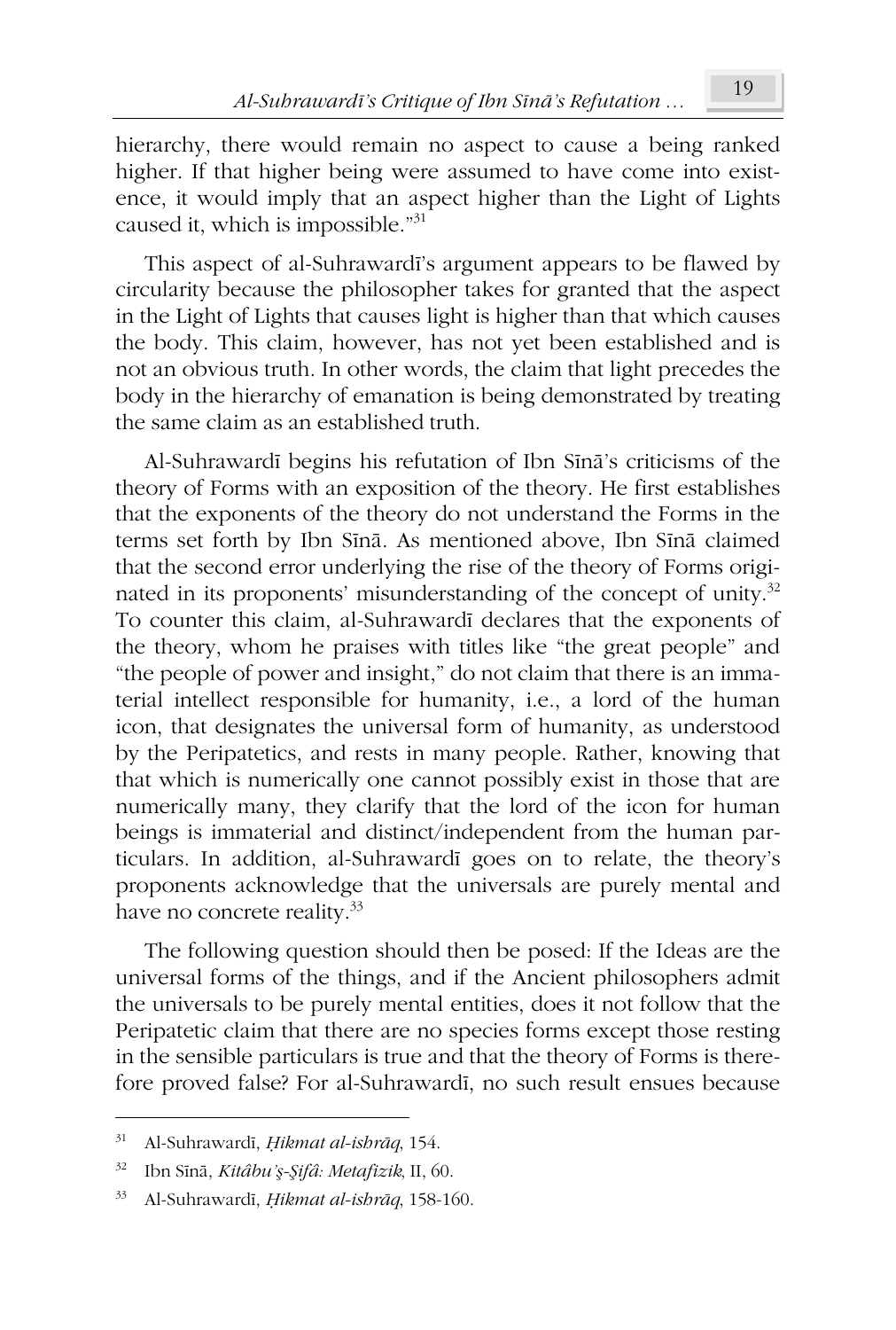the words of the Ancient philosophers are metaphoric, which caused the Peripatetics to misunderstand what the Ancients meant by the term "universal." In other words, the sense in which the Ancients used the term "universal" is different from the meaning the Peripatetics assign to it. For al-Suhrawardī, the "universal man" referred to in the statement, "A universal man resides in the world of intelligibles," is, according to the Ancients, a dominating light having various and interacting rays, the human species in a world of corporeals. In this construction, the dominating light of humanity is universal, but not in the logical sense that it is predicated on many things. Instead, it is universal in the sense that it has equal relation to many particular humans by emanating onto all of them. $34$ 

Secondly, in contrast to logic's treatment of the universal, the Ancients clarify that this universal has a specified essence and is cognizant of itself. To illustrate the distinction between the Peripatetic and Illuminative notions of the universal, al-Suhrawardī mentions the Ancients' use of the terms "universal sphere" and "particular sphere," noting that the universal sphere encompasses all other spheres, unlike the concept of the universal in logic.<sup>35</sup>

Though he identifies the Ancients' metaphorical language as the primary reason for the Peripatetic misunderstanding of the theory of Forms, al-Suhrawardī mentions several other factors that contributed to this misconception. He claims that the subtleties of the theory have been obscured by linguistic factors, accretions to the theory, the transmitters, and the prejudices of the theory's adversaries. $36$ 

After furnishing the correct exposition of the theory, correcting the misunderstandings of the Peripatetics, and throwing the reasons behind these misunderstandings into sharper contrast, al-Suhrawardī tasks himself with confuting Ibn Sīnā's criticisms of the theory. As discussed above, Ibn Sīnā's most relevant criticism is founded upon the identity and distinctness of the immaterial and sensible forms. Insofar as these two forms have different natures, the immaterial forms are established as non-existent on the grounds of the nature of the sensible forms. If they are assumed to have the same nature, the immaterial forms cannot exist for two reasons. First, the sensible

<sup>&</sup>lt;sup>34</sup> Al-Suhrawardī, *Ḥikmat al-ishrāq*, 160-161; idem., *al-Mashāri*<sup>c</sup>, 463.

<sup>&</sup>lt;sup>35</sup> Al-Suhrawardī, *Hikmat al-ishrāq*, 160-161.

<sup>&</sup>lt;sup>36</sup> Al-Suhrawardī, *al-Mashāri*<sup>*c*</sup>, 463-464.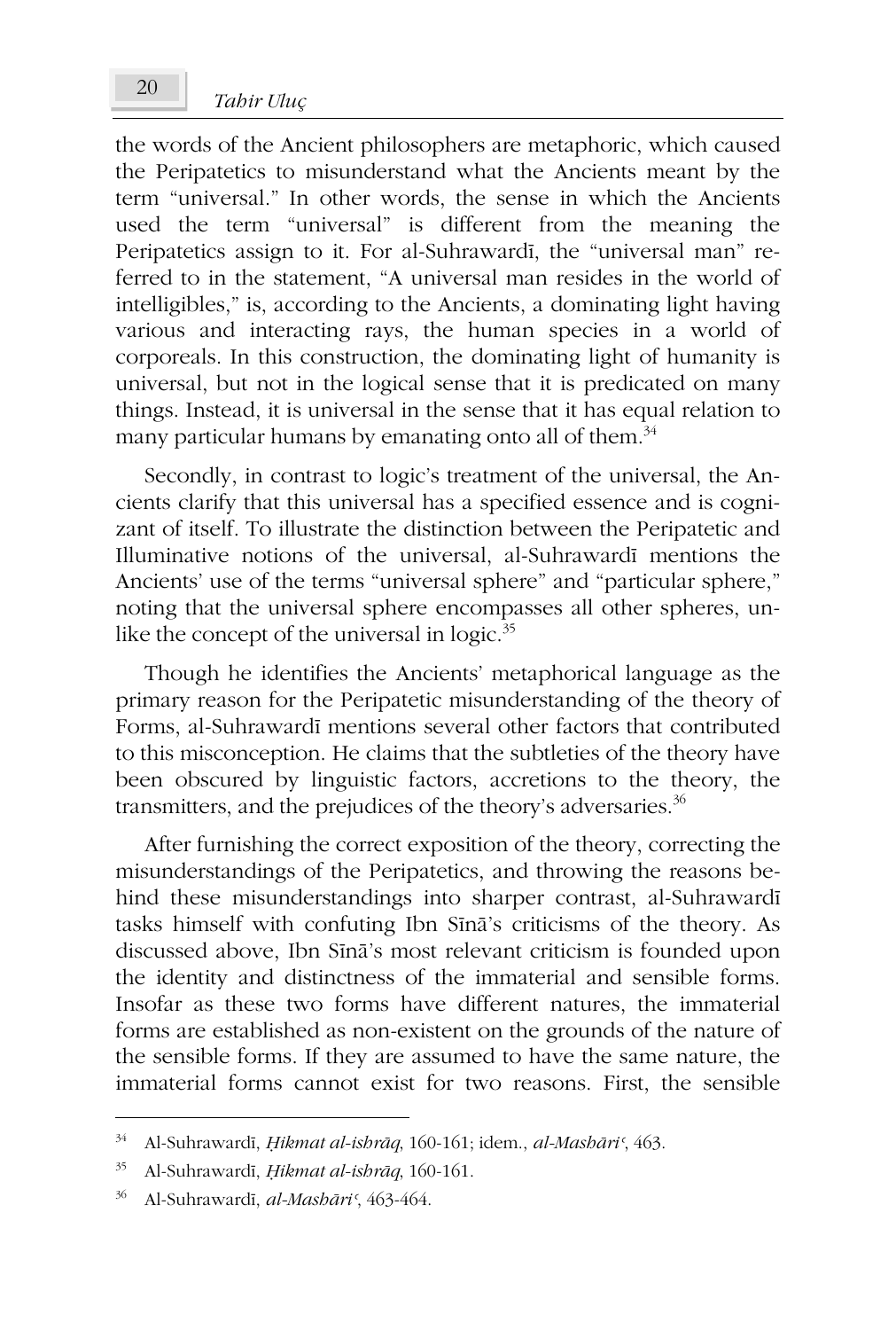forms are inseparably joined to matter. In this case, the immaterial forms of the same nature are also necessarily joined to matter and cannot be separated from it. This implies that there can be no such things as immaterial forms. Second, if the sensible forms are assumed to depend on and have the same nature as the immaterial forms, the latter in turn must depend on other forms, inducing a recess *ad infinitum*. Ibn Sina's criticism of the mathematical entities operates on the same logic. The philosopher infers that because in this world the greater numbers contain the lesser ones, the same is true of Ideal numbers. In brief, Ibn Sīnā's criticism of the theory of Forms depends on the notion that the relationship between the immaterial and sensible forms is either one of identity or one of distinctness.<sup>37</sup>

In response to this criticism, al-Suhrawardī holds that the species' lords/masters of icons/idols, that is, the Forms, are simple and immaterial, while the icons and idols, i.e., the particulars, might be compound and material; the image of a thing need not resemble the thing in all respects.<sup>38</sup> To corroborate this argument, he reiterates that the mental image of humanity is universal, whereas the concrete human being is particular; the universal of humanity is abstract, while the men in the external world are concrete; the universal of humanity is neither corporeal nor substantial, while the concrete man is corporeal and substantial. In short, there are many points of difference between the universal of humanity and the concrete man, but the Peripatetics still acknowledge the former to be the image of the latter. Thus, the notion that the Forms are the image of the sensible particulars, concludes al-Suhrawardī, does not imply that the two must be identical in all respects.<sup>39</sup>

Based on this argument, al-Suhrawardī considers the following argument invoked by the Peripatetics to invalidate the Platonic Forms. He claims that this argument is erroneous because it stems from an incorrect notion of the image of a thing as the same as the thing itself: If the sensible form is not self-subsistent, the immaterial form must

<sup>&</sup>lt;sup>37</sup> See Dīnānī, *Qawā* 'id-i Kullī-yi Falsafī, I, 171.

<sup>&</sup>lt;sup>38</sup> Al-Suhrawardī, *Ḥikmat al-ishrāq*, 159; idem., *al-Mashāri*<sup>c</sup>, 461.

<sup>&</sup>lt;sup>39</sup> Al-Suhrawardī, *Ḥikmat al-ishrāq*, 159; idem., *al-Mashāri*<sup>c</sup>, 228-229. See also Yusuf Ziya Yörükan, Şihabeddin Sühreverdî ve Nur Heykelleri [Shihāb al-Dīn al-*Suhrawardī and His* Hayākil al-Nūr] (translated from Old Turkish into Modern Turkish by Ahmet Kamil Cihan; Istanbul: İnsan Yayınları, 1998), 62.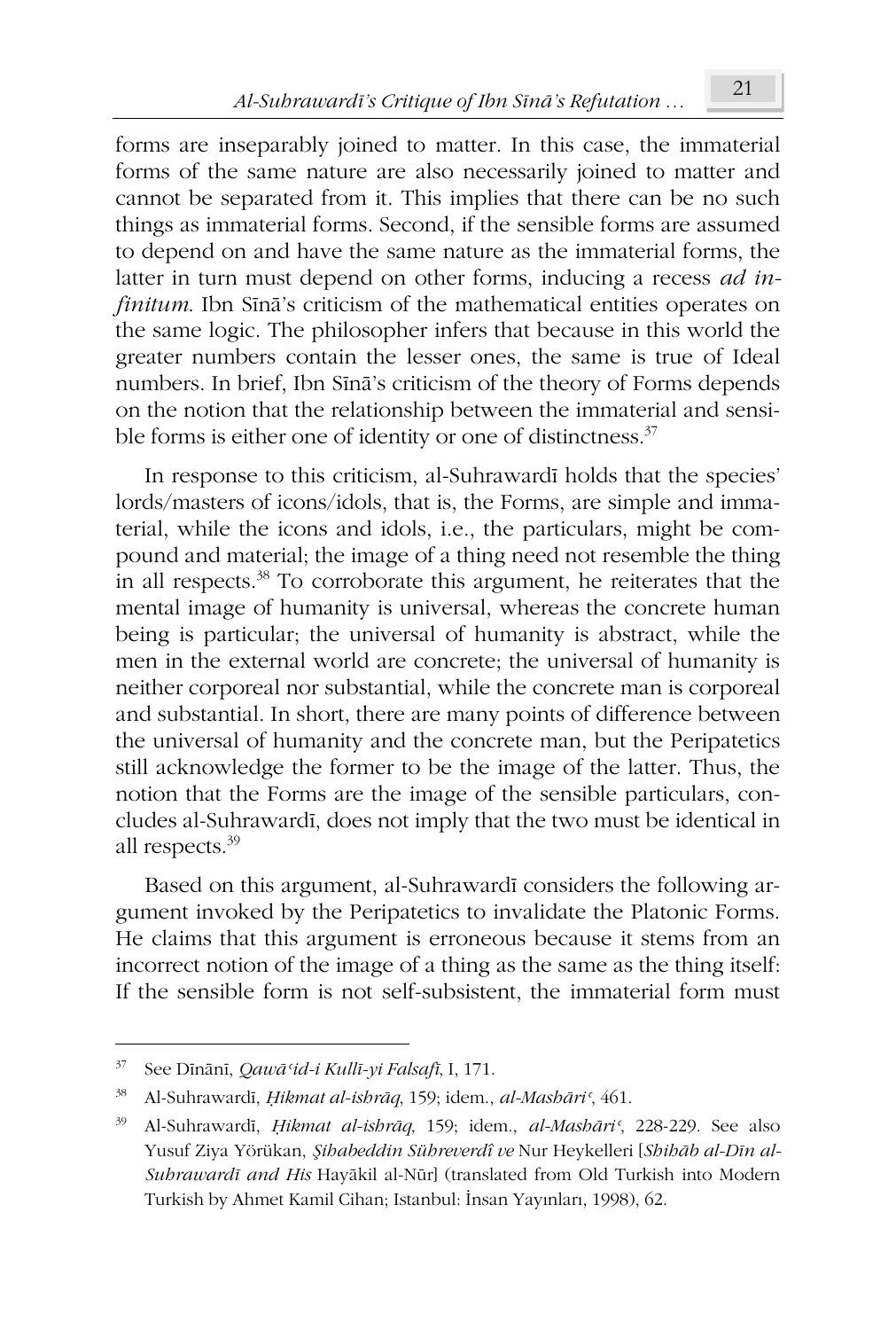also be not self-subsistent, and if the immaterial form is selfsubsistent, the sensible form must also be self-subsistent. However, the sensible form is not self-subsistent. Therefore, the immaterial forms are likewise not self-subsistent. As a result, the existence of the immaterial forms as distinct from the particulars, i.e., the theory of Forms, is false. $40$ 

Al-Suhrawardī refutes this argument in the following manner: The Peripatetics say that a substantial entity rests in the mind as an accident. In other words, a thing has both a concrete existence and a mental existence. Thus, it is possible that there might be selfsubsisting entities in the world of intelligibles, i.e., the Forms, corresponding to not self-subsistent icons/idols in this world. These icons/idols are effects of the Forms, but they do not have the same character as the Forms. This is the case with the forms of concrete things that rest in the mind but are not self-subsistent. $41$ 

Al-Suhrawardī argues that the term "form" applies to immaterial and material forms equivocally or by gradation. In other words, the form is predicated on the Ideas and the sensible forms in similar ways, but the Ideas deserve to be called "forms" in a more perfect sense because they are of substantial and immaterial nature. The sensible forms are called "forms" in a less perfect sense because they are neither substance nor immaterial.

To support his argument, al-Suhrawardī mentions the Peripatetic use of the term "existence."<sup>42</sup> He states that although they employ the term existence to refer to both the Necessary Existent and contingent beings, the Peripatetics hold existence to imply Him Himself when employed in association with Him but to designate an accident attached to the contingent beings when used in relation with them. If the Necessary Existent is held to be free from quiddity as distinct from His existence, that is to say, He is necessary solely because He is existent, all other beings, too, shall be free from quiddity because they

<sup>&</sup>lt;sup>40</sup> Al-Suhrawardī, *Hikmat al-ishrāq*, 92; *al-Mashāri*<sup>*c*</sup>, 464.

<sup>&</sup>lt;sup>41</sup> Al-Suhrawardī, *Hikmat al-ishrāq*, 92-99. See also Yörükan, "Şeyh Suhreverdi'nin Felsefesi [The Philosophy of al-Shaykh al-Suhrawardī]," (translated from Old Turkish to Modern Turkish by Mustafa Bulut), *Hikmet Yurdu: Düşünce Yorum Sosyal Bilimler AraȞWÕrma Dergisi* [*Hikmet Yurdu: A Research Journal on Thought, Interpretation, Social Sciences*] III/5 (January-June 2010), 426 ff.

<sup>42</sup> Al-SuhrawardÑ, *KitÃb al-talwÑĜÃt*, 13.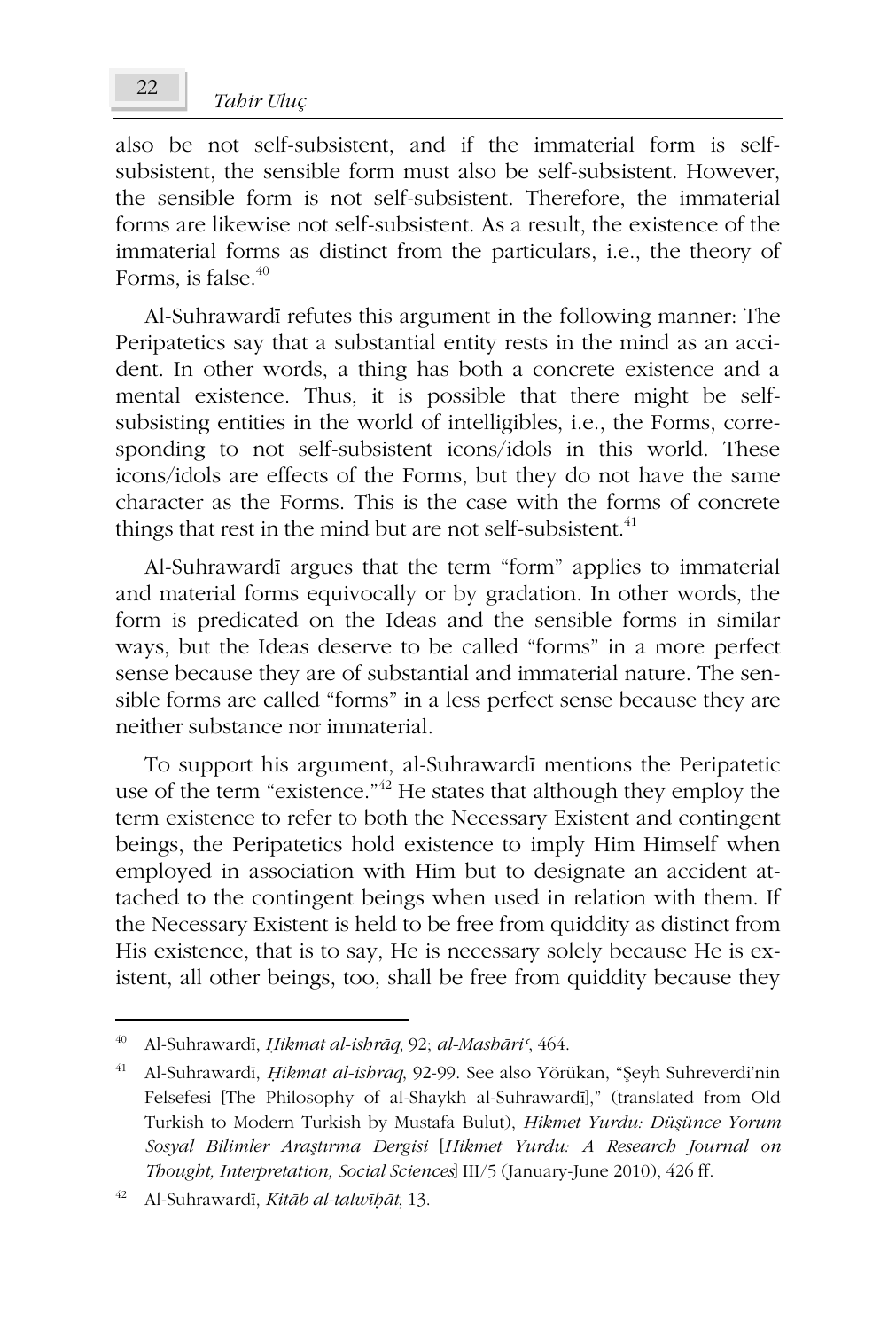are also existent. However, if He is necessary through an accident, this first implies Him to be compound, which is impossible. Secondly, we must ask if the Necessary Existent possesses that accident by Himself or through another. In the first case, He would only possess it by existing. Thus, other beings could also have the same accident and thereby become necessary. In the second case, He would be necessary by means of a cause, an obviously false result. However, it is impossible for the Necessary Existent to be necessary on the grounds that He is uncaused; He is uncaused because He is necessary, not necessary because He is uncaused. Thus, His necessity cannot be established by negating His causedness.<sup>43</sup>

As has been demonstrated, al-Suhrawardī aims Ibn Sīnā's own weapon at Ibn Sīnā himself, anticipating the following response from his adversary to deal the final deadly blow: "The necessity of the Necessary Existent is the perfection and intensity of His existence. Just as one thing is blacker than another through the perfection in its essential blackness and not through something superadded to blackness, the existence of the Necessary Existence is distinguished from the existence of the contingents through its intensity and perfection." Upon receiving the expected response, al-Suhrawardi concludes, "Just as the Necessary Existent is made necessary by His Essence as other beings are made contingent by their essences, the Ideas, by the same token, are made immaterial and substantial by their essences, while the sensible forms are made material and dependent on the substantial."<sup>44</sup>

Al-Suhrawardī directs another criticism at the Peripatetics from the same perspective: Ibn Sīnā argues that the motions of the celestial spheres are not caused by such motives as wrath and passion, but by their desire to resemble their separate intellects, their principles of emanation.<sup>45</sup> With this argument, claims al-Suhrawardī, the

Al-Suhrawardī, *Ḥikmat al-ishrāq*, 93-94. For the equivocal application of the term "existence" to the Necessary Existent and the contingent beings, see al-Suhrawardī, *al-Mashāri*<sup>c</sup>, 223. See also Seyyed Hossein Nasr, "Mufassir-i 'Ālam-i Ghurbat wa-Shahīd-i Țarīq-i Maʻrifat," in Ḥasan Sayyid 'Arab (ed.), *Muntakhabī az MaqÃOÃt-i FÃrsÑ dar bÃra-yi Shaykh-i IshrÃq SuhrawardÑ* (Tehran: ShafÑþÑ, 1378 HS [2000]), 140-141.

<sup>&</sup>lt;sup>44</sup> Al-Suhrawardī, *Hikmat al-ishrāq*, 94.

<sup>&</sup>lt;sup>45</sup> Ibn Sīnā, *İşaretler ve Tembihler* [=al-Ishārāt wa-l-tanbīḥāt] (translated into Turkish by Ali Durusoy, Muhittin Macit, and Ekrem Demirli; Istanbul: Litera Ya-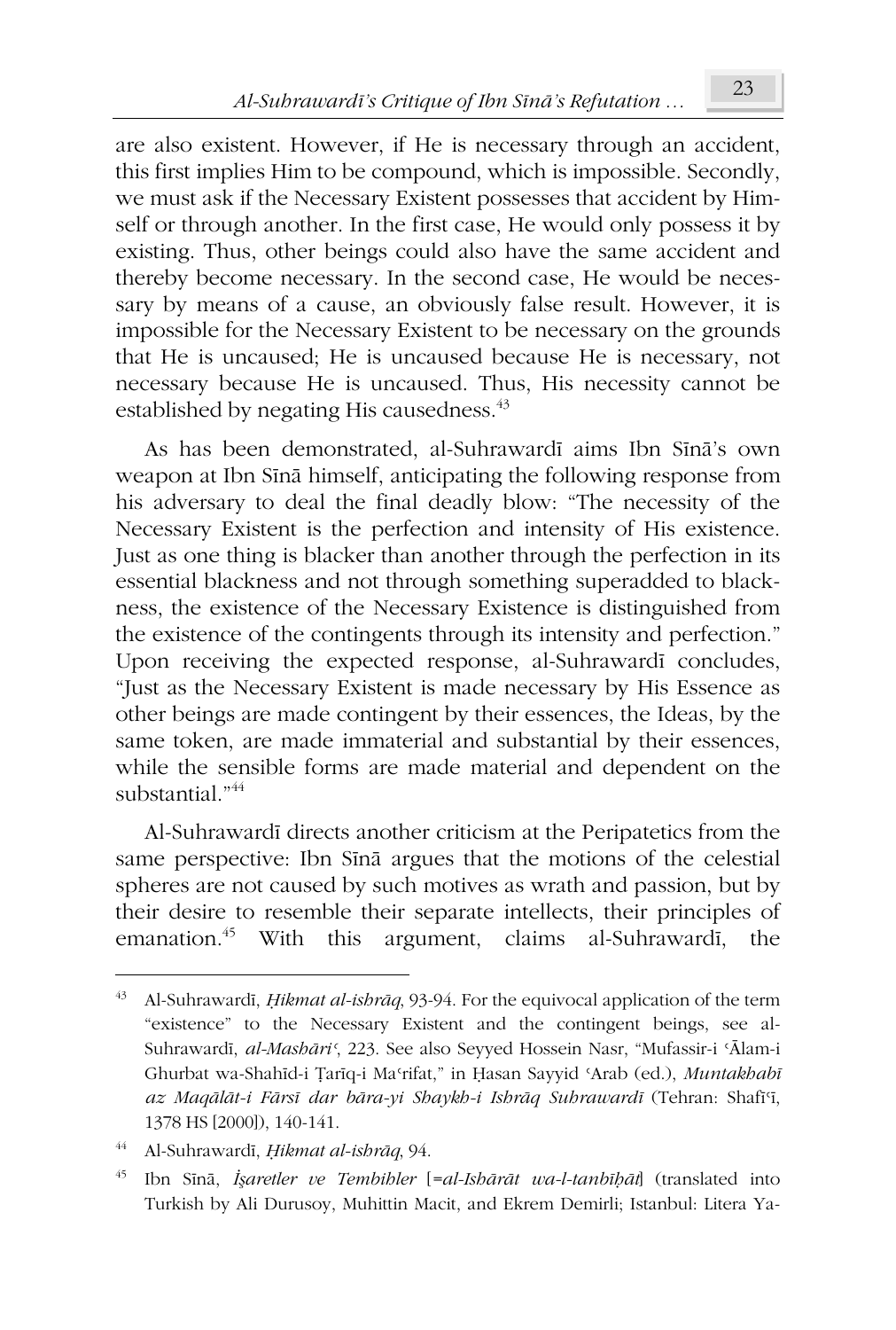# *Tahir Uluç* <sup>24</sup>

Peripatetics admit the reality of the theory of Forms. Saying that the motions of the celestial spheres resemble those of their intellects is the same as saying that the beings in the world of corporeals resemble their Forms. The Peripatetics, however, reject the latter while they accept the former, which is a clear contradiction.<sup>46</sup>

### **Conclusion**

Though al-Suhrawardī regards himself as a philosopher and his endeavor as philosophical, neither his understanding of the philosopher's task nor his conception of philosophy fully overlap with common perceptions of philosophers and philosophy. He treats philosophy as speculative and intuitive. He is not engaging in philosophy that depends on and attaches importance only to rational reasoning but in philosophy that, though it also attaches importance to the rational enterprise, draws primarily on mystical experience and vision. He therefore classifies philosophers into three essential categories: the philosophers who are well versed in both speculative and intuitive philosophy, those who are well versed in intuitive philosophy alone, and those who are well versed in speculative philosophy alone.<sup>47</sup> He seems to situate Plato and himself in the first group, the verified Sufis in the second, and Aristotle and Ibn Sīnā in the third.<sup>48</sup>

What underlies this categorization which clearly works against the speculative philosophers is al-Suhrawardī's conviction that speculation and rational reasoning alone cannot yield knowledge of the truth but must be accompanied by and substantiated with intuition, i.e., mystical experience. He maintains that one can separate himself from his body by weakening his bodily aspects and strengthening his spiritual aspects through a long and painful process of purgative and spiritual exercises. This can enable one to glimpse and eventually see a full vision of the metaphysical world, a feat achieved by the "divine philosophers (*mutaýallih*),"<sup>49</sup> "the detached ones (*mujarrad*)," and

 $\gamma$ incīlīk, 2005), 146-147; idem., *al-Najāt fī l-manțiq wa-l-ilāhiyyāt* (edited by 'Abd al-Rahmān 'Umayra; Beirut: Dār al-Jīl, 1992), II, 120.

<sup>&</sup>lt;sup>46</sup> Al-Suhrawardī, *Hikmat al-ishrāq*, 176-177.

<sup>47</sup> *Ibid.*, 11-12.

<sup>&</sup>lt;sup>48</sup> Mahmut Kaya, "İşrâkıyye [Ishrāqiyya]," *Türkiye Diyanet Vakfı İslâm Ansiklopedisi (DÔA)* [*Turkish Religious Foundation Encyclopedia of Islam*], XXIII, 435.

<sup>49</sup> Al-SuhrawardÑ, *ěikmat al-ishrÃq*, 12; idem., *al-MashÃriþ*, 503.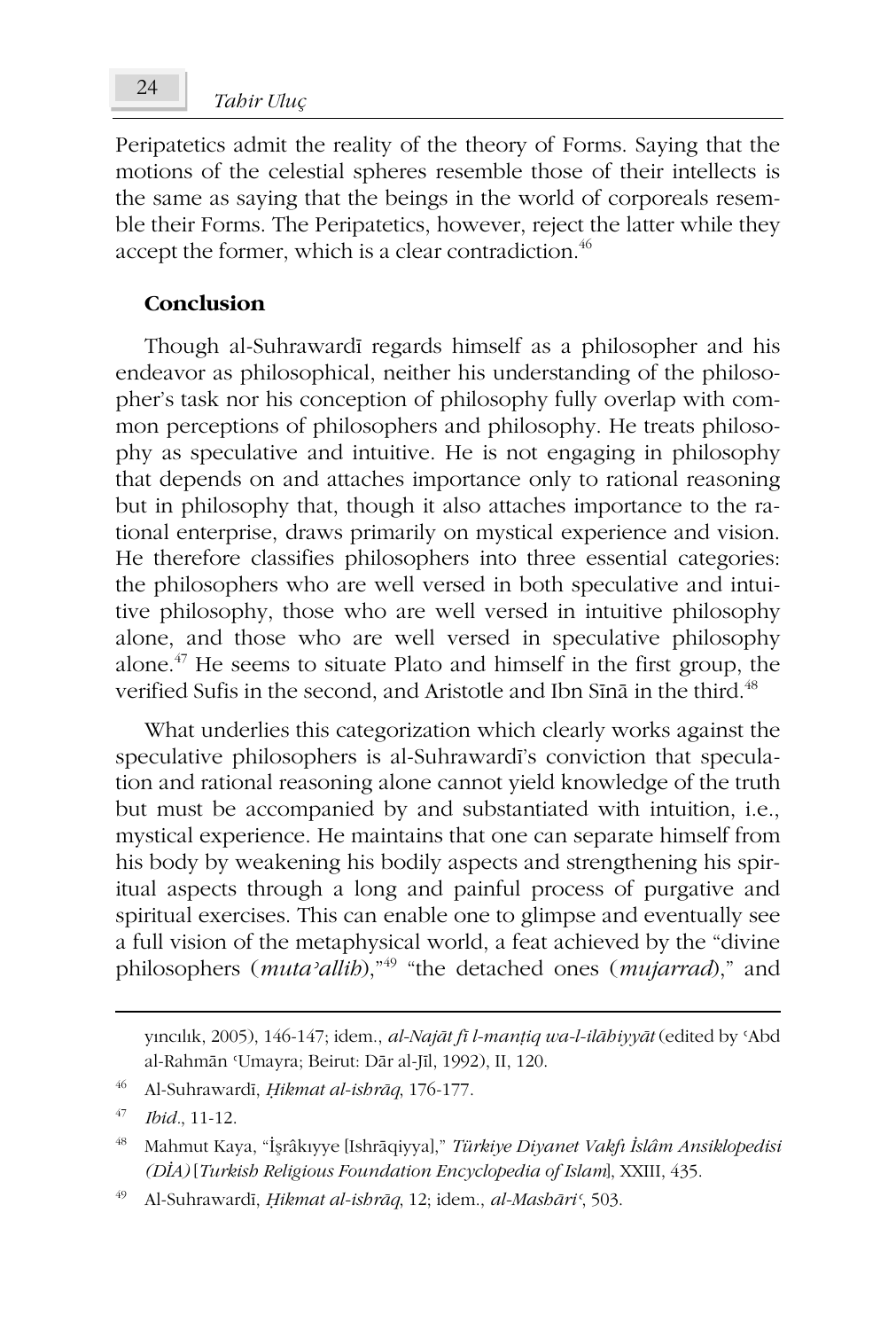"the people of spiritual vision (*ahl al-mushÃhada*)."<sup>50</sup> He claims that Hermes, Plato, Zarathustra, and King Kaykhosrow experienced this vision,<sup>51</sup> that he himself relinquished Peripatetic philosophy as a result of a similar experience,<sup>52</sup> and that the *ěikmat al-ishrÃq* is the fruit of such an experience.<sup>53</sup>

However, the following question arises at this point: From what epistemological perspective does al-Suhrawardī find the Peripatetic philosophy inadequate and criticize it? Furthermore, as a result of this criticism, how does he transform the Peripatetic philosophy into an instrument supporting the Illuminative philosophy? Briefly, the positive knowledge of metaphysical truths, which could be understood to be that of the world of lights or the Forms, al-Suhrawardī argues, can be acquired only through mystical experience and spiritual vision, not through speculative reasoning. Nevertheless, he cannot prove by means of mystical vision to one with no mystical vision, for instance, a Peripatetic, that reason is inadequate and its conclusions are mistaken in the metaphysical realm  $- a$  logical rule that al-Suhraward $\overline{\textbf{i}}$ himself also acknowledges.<sup>54</sup> He, however, seems to believe that he can effectively demonstrate to the Peripatetics that they cannot deny the existence of the Forms without falling into clear selfcontradiction.

### **REFERENCES**

- Bekiryazıcı, Eyüp, *Şihâbeddin Sühreverdî'nin Felsefesinde Ontoloji Problemi* [*The* Ontology Problem in the Philosophy of Shihab al-Din al-*SuhrawardÑ*] (PhD dissertation; Erzurum: Atatürk University, 2005).
- Bigelow, John C., "Universals," *Routledge Encyclopedia of Philosophy*, 10 vols., (ed. Edward Craig; London & New York: Routledge, 1998), IX, 539-544.
- Dīnānī, Ghulām-Ḥusayn Ibrāhīmī, Qawā'id-i Kullī-yi Falsafī dar Falsafa-i *Islāmī*, 2 vols., (Tehran: Pizhūhishgāh-i 'Ulūm-i Insānī wa-Muțāla'āt-i

1

<sup>50</sup> Al-SuhrawardÑ, *ěikmat al-ishrÃq*, 155. See also Yörükan, *ȝihabeddin Sühreverdî ve* Nur Heykelleri, 55-56, 58, 68 ff.

<sup>51</sup> Al-SuhrawardÑ, *ěikmat al-ishrÃq*, 156; idem., *KitÃb al-talwÑĜÃt*, 112-113.

<sup>52</sup> Al-Suhrawardī, *Hikmat al-ishrāq*, 156.

<sup>53</sup> *Ibid.*, 259.

<sup>54</sup> *Ibid.*, 42.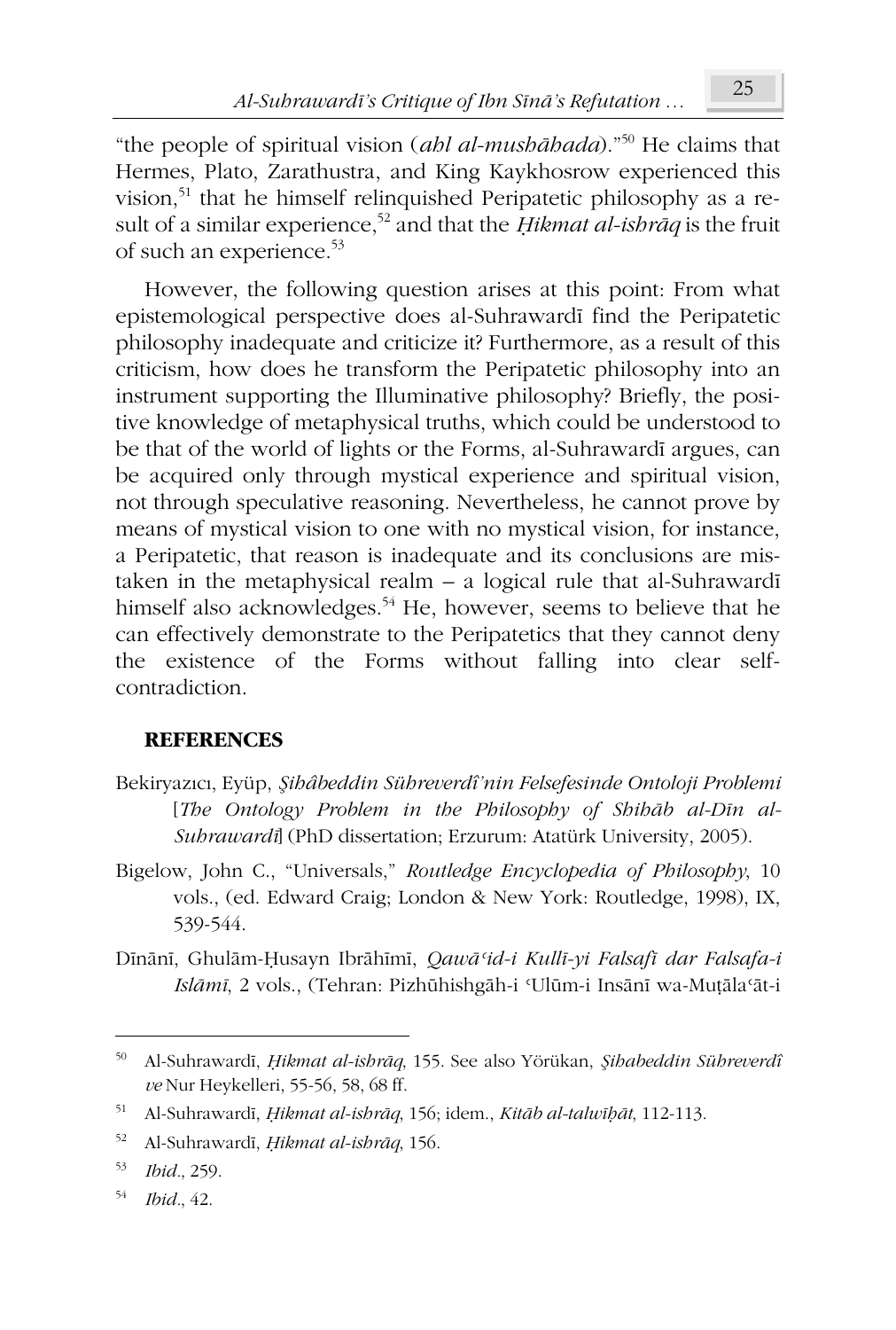Farhangi, 1381 HS [2001]).

- Erdoğan, İsmail, "Platon'un İdeler'ine Bazı İslam Düşünürlerince Yapılan Atıf ve Değerlendirmeler [Some Muslim Thinkers' References to and Assessments of Plato's Ideas]," *Bilimname* IV/1 (2004), 33-47.
	- \_\_\_\_\_\_ "ÔȞraki DüȞüncede Türlerin Efendileri Meselesi [The Lords of Species in Ishrāqī Thought]," *Dinî Araştırmalar* [*Religious Studies*] VIII/23 (2005), 127-152.
- Fine, Gail, *On Ideas: Aristotle's Criticism of Plato's Theory of Forms* (Oxford: Clarendon Press, 2004).
- Ibn Sīnā, Abū 'Alī al-Ḥusayn ibn 'Abd Allāh ibn 'Alī, *al-Najāt fī l-manțiq wal-ilābiyyāt*, 2 vols., (edited by 'Abd al-Rahmān 'Umayra; Beirut: Dār al-JÑl, 1992).
	- \_\_\_\_\_\_ *Kitâbu'Ȟȝifâ: Metafizik* [=*KitÃb al-ShifÃý: al-IlÃhiyyÃt*], 2 vols, (translated into Turkish, with the original text, by Ekrem Demirli & Ömer Türker; Istanbul: Litera Yayıncılık, 2005).

\_\_\_\_\_\_ *ÔȞaretler ve Tembihler* [*=al-IshÃUÃt wa-l-tanbÑĜÃt*] (translated into Turkish by Ali Durusoy, Muhittin Macit, and Ekrem Demirli; Istanbul: Litera Yayıncılık, 2005).

- Kaya, Mahmut, "İşrâkıyye [Ishrāqiyya]," *Türkiye Diyanet Vakfı İslâm Ansiklopedisi (DÔA)* [*Turkish Religious Foundation Encyclopedia of Islam*], XXIII, 435-438.
- Nasr, Seyyed Hossein, "Mufassir-i 'Ālam-i Ghurbat wa-Shahīd-i Ţarīq-i Ma'rifat," in Ḥasan Sayyid 'Arab (ed.), *Muntakhabī az Maqālāt-i Fārsī dar bāra-yi Shaykh-i Ishrāq Suhrawardī* (Tehran: Shafī<sup>q</sup>, 1378 HS [2000]).
- Okudan, Rifat, *ÔȞrak Filozofu Sühreverdî Maktûl ve Eserlerindeki Üslup ve BelaÍat* [*al-SuhrawardÑ al-Maqtál, The Philosopher of Illumination, and His Style and Rhetoric in His Writings*] (PhD dissertation; Isparta: Süleyman Demirel University, 2001).
- Russell, Bertrand, *History of Western Philosophy* (London: Routledge, 1996).
- Ryle, Gilbert, "Plato," *The Encyclopedia of Philosophy*, 8 vols in 4 vols., (ed. Paul Edwards; New York: Macmillan & The Free Press; London: Collier Macmillan, repr. 1972), VI, 314-333.
- al-Suhrawardī, Abū l-Futūḥ Shihāb al-Dīn Yaḥyā ibn Ḥabash, *Kitāb altalwÑĜÃt al-lawĜiyya wa-l-þarshiyya*, in idem., *Majmáþa-yi MuĮannafÃt-i Shaykh-i IshrÃq* (ed. Henry Corbin; Tehran: